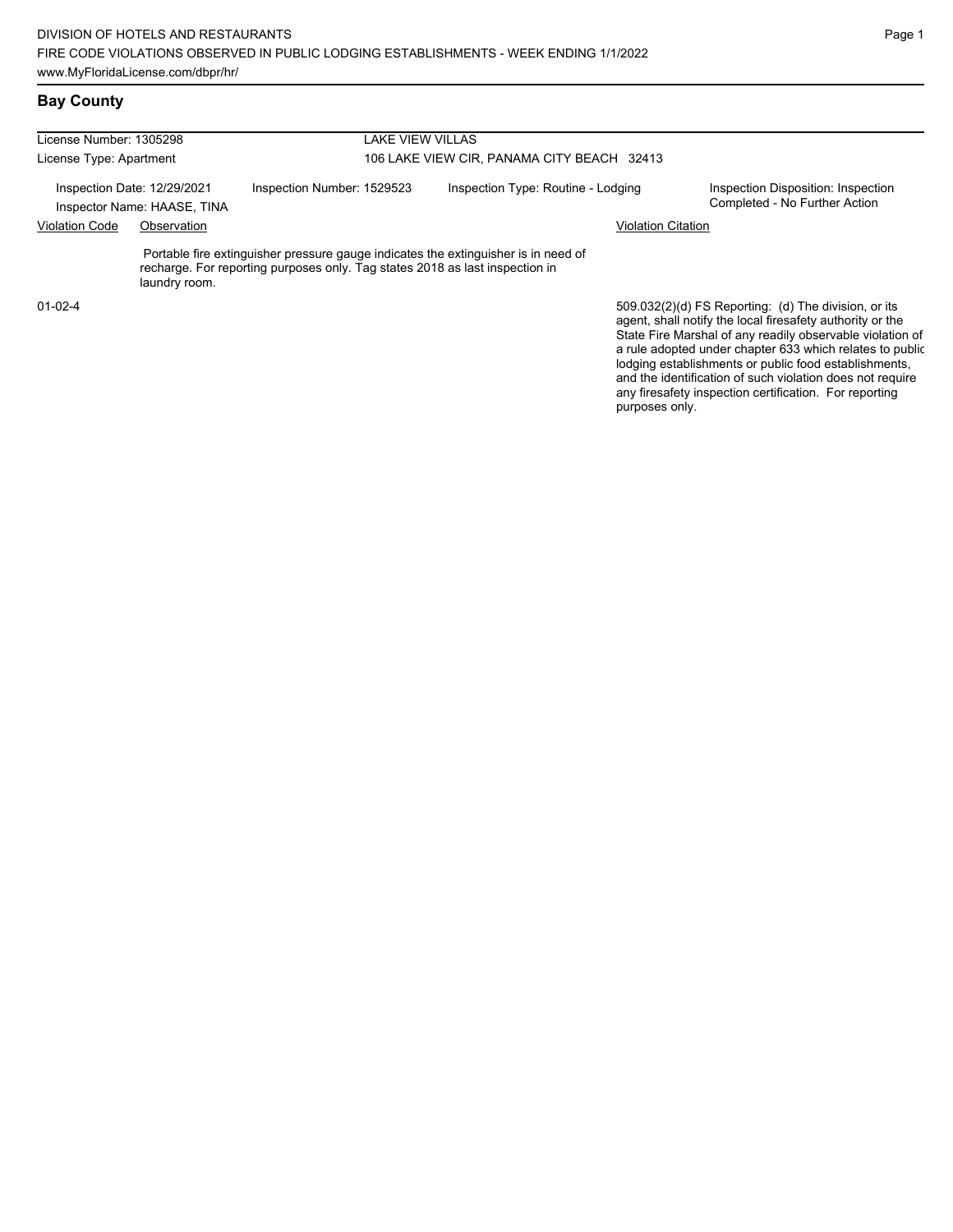#### **Broward County**

| License Number: 1618999 |                                                                 |                                                                                                                                                                                                       | PEMBROKE PARK APTS        |                                                                                    |                           |                                                                                                                                                                                                                                                                                                                                                                                                                              |  |  |
|-------------------------|-----------------------------------------------------------------|-------------------------------------------------------------------------------------------------------------------------------------------------------------------------------------------------------|---------------------------|------------------------------------------------------------------------------------|---------------------------|------------------------------------------------------------------------------------------------------------------------------------------------------------------------------------------------------------------------------------------------------------------------------------------------------------------------------------------------------------------------------------------------------------------------------|--|--|
| License Type: Apartment |                                                                 |                                                                                                                                                                                                       |                           | 3700 SW 52 AVE, PEMBROKE PARK 33023                                                |                           |                                                                                                                                                                                                                                                                                                                                                                                                                              |  |  |
|                         | Inspection Date: 12/29/2021<br>Inspector Name: GANPAT, INDAR    | Inspection Number: 1528227                                                                                                                                                                            |                           | Inspection Type: Routine - Lodging                                                 |                           | Inspection Disposition: Inspection<br>Completed - No Further Action                                                                                                                                                                                                                                                                                                                                                          |  |  |
| <b>Violation Code</b>   | Observation                                                     |                                                                                                                                                                                                       |                           |                                                                                    | <b>Violation Citation</b> |                                                                                                                                                                                                                                                                                                                                                                                                                              |  |  |
|                         | and 106 Building 3722.                                          | Portable fire extinguisher missing from it's designated location (sign present<br>indicating designated location). For reporting purposes only. Between units 103                                     |                           |                                                                                    |                           |                                                                                                                                                                                                                                                                                                                                                                                                                              |  |  |
| $01 - 03 - 4$           |                                                                 |                                                                                                                                                                                                       |                           |                                                                                    | purposes only.            | $509.032(2)(d)$ FS Reporting: (d) The division, or its<br>agent, shall notify the local firesafety authority or the<br>State Fire Marshal of any readily observable violation of<br>a rule adopted under chapter 633 which relates to public<br>lodging establishments or public food establishments,<br>and the identification of such violation does not require<br>any firesafety inspection certification. For reporting |  |  |
| License Number: 1621515 |                                                                 |                                                                                                                                                                                                       |                           | HERITAGE AT POMPANO STATION APARTMENTS                                             |                           |                                                                                                                                                                                                                                                                                                                                                                                                                              |  |  |
| License Type: Apartment |                                                                 |                                                                                                                                                                                                       |                           | 400 N FLAGLER AVE, POMPANO BEACH 33060                                             |                           |                                                                                                                                                                                                                                                                                                                                                                                                                              |  |  |
|                         | Inspection Date: 12/27/2021<br>Inspector Name: BURGGRABE, BROCK | Inspection Number: 1524708                                                                                                                                                                            |                           | Inspection Type: Routine - Lodging                                                 |                           | Inspection Disposition: Inspection<br>Completed - No Further Action                                                                                                                                                                                                                                                                                                                                                          |  |  |
| <b>Violation Code</b>   | Observation                                                     |                                                                                                                                                                                                       | <u>Violation Citation</u> |                                                                                    |                           |                                                                                                                                                                                                                                                                                                                                                                                                                              |  |  |
|                         |                                                                 | recharge. For reporting purposes only. One extinguisher next to door at rear<br>entrance. One extinguisher near south entrance of parking garage.                                                     |                           | Portable fire extinguisher pressure gauge indicates the extinguisher is in need of |                           |                                                                                                                                                                                                                                                                                                                                                                                                                              |  |  |
| $01 - 02 - 4$           |                                                                 |                                                                                                                                                                                                       |                           |                                                                                    | purposes only.            | 509.032(2)(d) FS Reporting: (d) The division, or its<br>agent, shall notify the local firesafety authority or the<br>State Fire Marshal of any readily observable violation of<br>a rule adopted under chapter 633 which relates to public<br>lodging establishments or public food establishments,<br>and the identification of such violation does not require<br>any firesafety inspection certification. For reporting   |  |  |
| License Number: 1613184 |                                                                 |                                                                                                                                                                                                       |                           | AVONDALE GARDENS APARTMENTS                                                        |                           |                                                                                                                                                                                                                                                                                                                                                                                                                              |  |  |
| License Type: Apartment |                                                                 |                                                                                                                                                                                                       |                           | 111 SW 4 AVE, POMPANO BEACH 33060-6850                                             |                           |                                                                                                                                                                                                                                                                                                                                                                                                                              |  |  |
|                         | Inspection Date: 12/28/2021<br>Inspector Name: BURGGRABE, BROCK | Inspection Number: 1523407                                                                                                                                                                            |                           | Inspection Type: Routine - Lodging                                                 |                           | Inspection Disposition: Inspection<br>Completed - No Further Action                                                                                                                                                                                                                                                                                                                                                          |  |  |
| <b>Violation Code</b>   | Observation                                                     |                                                                                                                                                                                                       |                           |                                                                                    | <b>Violation Citation</b> |                                                                                                                                                                                                                                                                                                                                                                                                                              |  |  |
|                         |                                                                 | Portable fire extinguisher missing from it's designated location (sign present<br>indicating designated location). For reporting purposes only. In laundry room<br>location/box. **Repeat Violation** |                           |                                                                                    |                           |                                                                                                                                                                                                                                                                                                                                                                                                                              |  |  |
| 01-03-4                 |                                                                 |                                                                                                                                                                                                       |                           |                                                                                    |                           | 509.032(2)(d) FS Reporting: (d) The division, or its<br>agent, shall notify the local firesafety authority or the<br>State Fire Marshal of any readily observable violation of<br>a rule adopted under chapter 633 which relates to public<br>lodging establishments or public food establishments,                                                                                                                          |  |  |

and the identification of such violation does not require any firesafety inspection certification. For reporting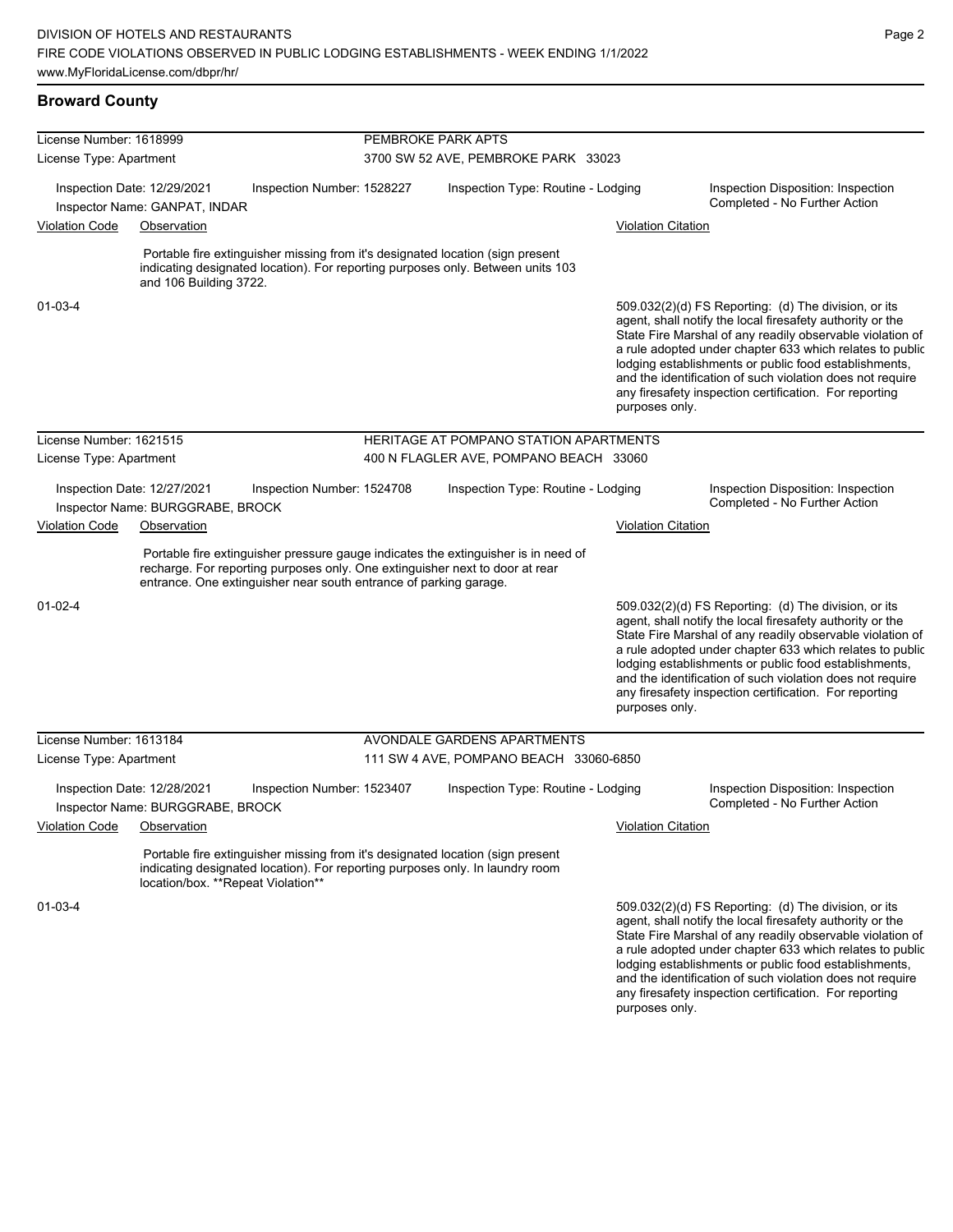#### **Broward County**

| License Number: 1621433<br>License Type: Apartment<br>Inspection Date: 12/29/2021<br>Inspector Name: BARTON, GEOFFREY |  | <b>PARC 3400</b><br>3400 DAVIE RD. DAVIE 33314 |                                                                                                                                                            |  |                                                                                                                                                                                                                                        |  |
|-----------------------------------------------------------------------------------------------------------------------|--|------------------------------------------------|------------------------------------------------------------------------------------------------------------------------------------------------------------|--|----------------------------------------------------------------------------------------------------------------------------------------------------------------------------------------------------------------------------------------|--|
|                                                                                                                       |  |                                                |                                                                                                                                                            |  |                                                                                                                                                                                                                                        |  |
|                                                                                                                       |  | <b>Violation Code</b><br>Observation           |                                                                                                                                                            |  |                                                                                                                                                                                                                                        |  |
| purposes only.<br>Violation**                                                                                         |  |                                                | Trouble/alarm light illuminated on the fire alarm control panel. For reporting<br>System trouble light indicator on control panel for bldg. 3402. **Repeat |  |                                                                                                                                                                                                                                        |  |
| $04 - 01 - 4$                                                                                                         |  |                                                |                                                                                                                                                            |  | 509.032(2)(d) FS Reporting: The division, or its agent,<br>shall notify the local firesafety authority or the State Fire<br>Marshal of any readily observable violation of a rule<br>adopted under chapter 633 which relates to public |  |

Page 3

lodging establishments or public food establishments, and the identification of such violation does not require any firesafety inspection certification. For reporting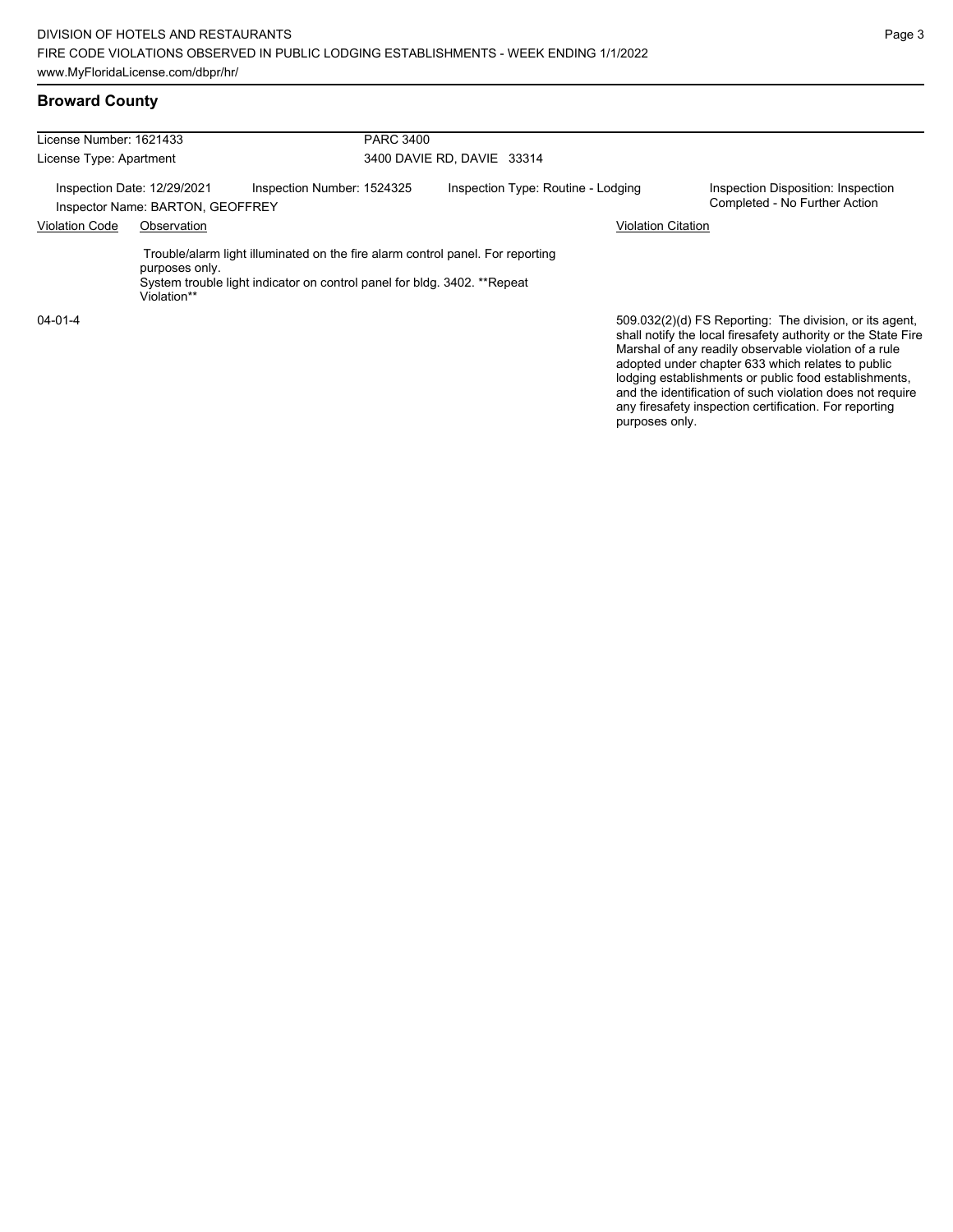| License Number: 2304650 |                                                                  |                                                                                                                                                 | <b>MARTINEZ &amp; MEDINA APTS</b> |                         |                                    |                           |                                                                                                                                                                                                                                                                                                                                                                                                                              |  |
|-------------------------|------------------------------------------------------------------|-------------------------------------------------------------------------------------------------------------------------------------------------|-----------------------------------|-------------------------|------------------------------------|---------------------------|------------------------------------------------------------------------------------------------------------------------------------------------------------------------------------------------------------------------------------------------------------------------------------------------------------------------------------------------------------------------------------------------------------------------------|--|
| License Type: Apartment |                                                                  |                                                                                                                                                 | 105 W 26 ST, HIALEAH 330101667    |                         |                                    |                           |                                                                                                                                                                                                                                                                                                                                                                                                                              |  |
|                         | Inspection Date: 12/29/2021<br>Inspector Name: ORDONEZ, CATALINA | Inspection Number: 1515708                                                                                                                      |                                   |                         | Inspection Type: Routine - Lodging |                           | Inspection Disposition: Warning<br>Issued                                                                                                                                                                                                                                                                                                                                                                                    |  |
| <b>Violation Code</b>   | Observation                                                      |                                                                                                                                                 |                                   |                         |                                    | <b>Violation Citation</b> |                                                                                                                                                                                                                                                                                                                                                                                                                              |  |
|                         |                                                                  | Portable fire extinguisher obstructed/not accessible between units 10 and 11.                                                                   |                                   |                         |                                    |                           |                                                                                                                                                                                                                                                                                                                                                                                                                              |  |
|                         | For reporting purposes only.                                     |                                                                                                                                                 |                                   |                         |                                    |                           |                                                                                                                                                                                                                                                                                                                                                                                                                              |  |
| $01 - 05 - 4$           |                                                                  |                                                                                                                                                 |                                   |                         |                                    | purposes only.            | $509.032(2)(d)$ FS Reporting: (d) The division, or its<br>agent, shall notify the local firesafety authority or the<br>State Fire Marshal of any readily observable violation of<br>a rule adopted under chapter 633 which relates to public<br>lodging establishments or public food establishments,<br>and the identification of such violation does not require<br>any firesafety inspection certification. For reporting |  |
| License Number: 2313181 |                                                                  |                                                                                                                                                 | <b>LAS TERRAZAS LLC</b>           |                         |                                    |                           |                                                                                                                                                                                                                                                                                                                                                                                                                              |  |
| License Type: Apartment |                                                                  |                                                                                                                                                 | 1355 W 44 PL, HIALEAH 33012       |                         |                                    |                           |                                                                                                                                                                                                                                                                                                                                                                                                                              |  |
|                         | Inspection Date: 12/27/2021<br>Inspector Name: PAGAN, VICTOR     | Inspection Number: 1533124                                                                                                                      |                                   | Inspection              | Inspection Type: Lodging-Licensing |                           | Inspection Disposition: Inspection<br>Completed - No Further Action                                                                                                                                                                                                                                                                                                                                                          |  |
| <b>Violation Code</b>   | Observation                                                      |                                                                                                                                                 |                                   |                         |                                    | <b>Violation Citation</b> |                                                                                                                                                                                                                                                                                                                                                                                                                              |  |
|                         | At laundry room located at first floor.                          | Portable fire extinguisher missing from it's designated location (sign present<br>indicating designated location). For reporting purposes only. |                                   |                         |                                    |                           |                                                                                                                                                                                                                                                                                                                                                                                                                              |  |
| 01-03-4                 |                                                                  |                                                                                                                                                 |                                   |                         |                                    | purposes only.            | 509.032(2)(d) FS Reporting: (d) The division, or its<br>agent, shall notify the local firesafety authority or the<br>State Fire Marshal of any readily observable violation of<br>a rule adopted under chapter 633 which relates to public<br>lodging establishments or public food establishments,<br>and the identification of such violation does not require<br>any firesafety inspection certification. For reporting   |  |
| $01 - 06 - 4$           |                                                                  |                                                                                                                                                 |                                   |                         |                                    | purposes only.            | 509.032(2)(d) FS Reporting: (d) The division, or its<br>agent, shall notify the local firesafety authority or the<br>State Fire Marshal of any readily observable violation of<br>a rule adopted under chapter 633 which relates to public<br>lodging establishments or public food establishments,<br>and the identification of such violation does not require<br>any firesafety inspection certification. For reporting   |  |
| License Number: 2306165 |                                                                  |                                                                                                                                                 |                                   | 1295 W 66 ST APARTMENTS |                                    |                           |                                                                                                                                                                                                                                                                                                                                                                                                                              |  |
| License Type: Apartment |                                                                  |                                                                                                                                                 | 1295 W 66 ST, HIALEAH 330126370   |                         |                                    |                           |                                                                                                                                                                                                                                                                                                                                                                                                                              |  |
|                         | Inspection Date: 12/28/2021<br>Inspector Name: CRUZ, EDGAR       | Inspection Number: 1520571                                                                                                                      |                                   |                         | Inspection Type: Routine - Lodging |                           | Inspection Disposition: Inspection<br>Completed - No Further Action                                                                                                                                                                                                                                                                                                                                                          |  |
| <b>Violation Code</b>   | Observation                                                      |                                                                                                                                                 |                                   |                         |                                    | <b>Violation Citation</b> |                                                                                                                                                                                                                                                                                                                                                                                                                              |  |
|                         | purposes only. **Repeat Violation**                              | Trouble/alarm light illuminated on the fire alarm control panel. For reporting                                                                  |                                   |                         |                                    |                           |                                                                                                                                                                                                                                                                                                                                                                                                                              |  |
| $04 - 01 - 4$           |                                                                  |                                                                                                                                                 |                                   |                         |                                    | purposes only.            | 509.032(2)(d) FS Reporting: The division, or its agent,<br>shall notify the local firesafety authority or the State Fire<br>Marshal of any readily observable violation of a rule<br>adopted under chapter 633 which relates to public<br>lodging establishments or public food establishments,<br>and the identification of such violation does not require<br>any firesafety inspection certification. For reporting       |  |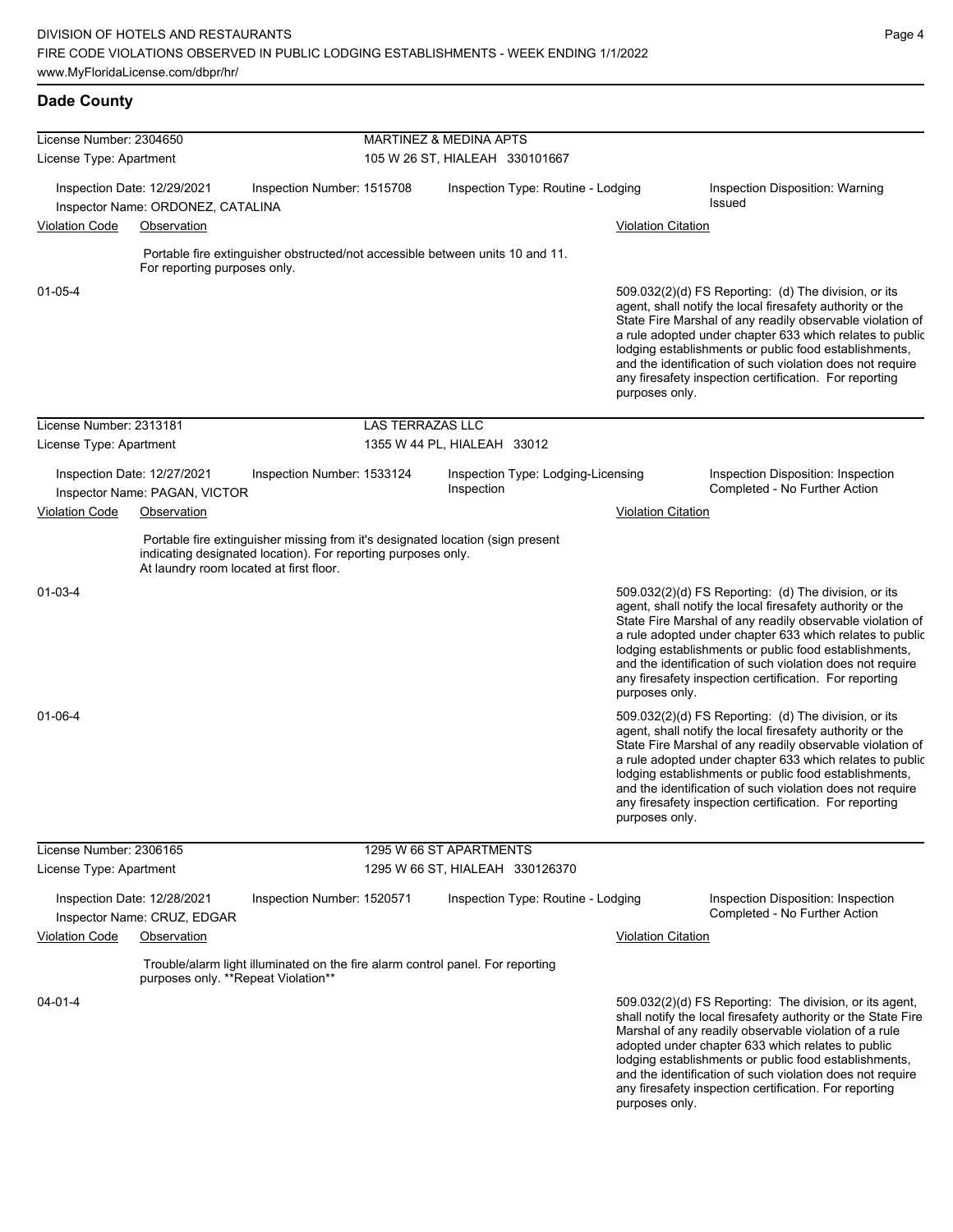| License Number: 2301531 |                                                                  |  |                                                                                                                                                                                                                       | 2285 LLC        |                                    |                                    |                           |                                                                                                                                                                                                                                                                                                                                                                                                                            |
|-------------------------|------------------------------------------------------------------|--|-----------------------------------------------------------------------------------------------------------------------------------------------------------------------------------------------------------------------|-----------------|------------------------------------|------------------------------------|---------------------------|----------------------------------------------------------------------------------------------------------------------------------------------------------------------------------------------------------------------------------------------------------------------------------------------------------------------------------------------------------------------------------------------------------------------------|
| License Type: Apartment |                                                                  |  |                                                                                                                                                                                                                       |                 | 2285 NW 2 ST, MIAMI 33125          |                                    |                           |                                                                                                                                                                                                                                                                                                                                                                                                                            |
|                         | Inspection Date: 12/28/2021<br>Inspector Name: ALVAREZ, MARGARET |  | Inspection Number: 1516860                                                                                                                                                                                            |                 | Inspection Type: Routine - Lodging |                                    |                           | Inspection Disposition: Inspection<br>Completed - No Further Action                                                                                                                                                                                                                                                                                                                                                        |
| <b>Violation Code</b>   | Observation                                                      |  |                                                                                                                                                                                                                       |                 |                                    |                                    | <b>Violation Citation</b> |                                                                                                                                                                                                                                                                                                                                                                                                                            |
|                         |                                                                  |  | Trouble/alarm light illuminated on the fire alarm control panel. For reporting<br>purposes only. **Repeat Violation**                                                                                                 |                 |                                    |                                    |                           |                                                                                                                                                                                                                                                                                                                                                                                                                            |
| $04 - 01 - 4$           |                                                                  |  |                                                                                                                                                                                                                       |                 |                                    |                                    | purposes only.            | 509.032(2)(d) FS Reporting: The division, or its agent,<br>shall notify the local firesafety authority or the State Fire<br>Marshal of any readily observable violation of a rule<br>adopted under chapter 633 which relates to public<br>lodging establishments or public food establishments,<br>and the identification of such violation does not require<br>any firesafety inspection certification. For reporting     |
| License Number: 2313317 |                                                                  |  |                                                                                                                                                                                                                       |                 | ROMERO ACRES LLC                   |                                    |                           |                                                                                                                                                                                                                                                                                                                                                                                                                            |
| License Type: Apartment |                                                                  |  | 1911 NW FLAGLER TER, MIAMI 33125                                                                                                                                                                                      |                 |                                    |                                    |                           |                                                                                                                                                                                                                                                                                                                                                                                                                            |
|                         | Inspection Date: 12/28/2021<br>Inspector Name: TAYLOR, JOHN      |  | Inspection Number: 1521787                                                                                                                                                                                            |                 |                                    | Inspection Type: Routine - Lodging |                           | Inspection Disposition: Inspection<br>Completed - No Further Action                                                                                                                                                                                                                                                                                                                                                        |
| <b>Violation Code</b>   | Observation                                                      |  |                                                                                                                                                                                                                       |                 |                                    |                                    | <b>Violation Citation</b> |                                                                                                                                                                                                                                                                                                                                                                                                                            |
|                         |                                                                  |  | Portable fire extinguisher locked in a box with no means of access to the fire<br>extinguisher. For reporting purposes only. Located next to apt 2 & 5.                                                               |                 |                                    |                                    |                           |                                                                                                                                                                                                                                                                                                                                                                                                                            |
| $01 - 06 - 4$           |                                                                  |  |                                                                                                                                                                                                                       |                 |                                    |                                    | purposes only.            | 509.032(2)(d) FS Reporting: (d) The division, or its<br>agent, shall notify the local firesafety authority or the<br>State Fire Marshal of any readily observable violation of<br>a rule adopted under chapter 633 which relates to public<br>lodging establishments or public food establishments,<br>and the identification of such violation does not require<br>any firesafety inspection certification. For reporting |
| License Number: 2317870 |                                                                  |  |                                                                                                                                                                                                                       | 718 HOUSING LLC |                                    |                                    |                           |                                                                                                                                                                                                                                                                                                                                                                                                                            |
| License Type: Apartment |                                                                  |  |                                                                                                                                                                                                                       |                 | 724 SW 11 AVE, MIAMI 33130         |                                    |                           |                                                                                                                                                                                                                                                                                                                                                                                                                            |
|                         | Inspection Date: 12/13/2021<br>Inspector Name: BROWN, JARON      |  | Inspection Number: 1517577                                                                                                                                                                                            |                 |                                    | Inspection Type: Routine - Lodging |                           | Inspection Disposition: Administrative<br>complaint recommended                                                                                                                                                                                                                                                                                                                                                            |
| <b>Violation Code</b>   | Observation                                                      |  |                                                                                                                                                                                                                       |                 |                                    |                                    | <b>Violation Citation</b> |                                                                                                                                                                                                                                                                                                                                                                                                                            |
|                         |                                                                  |  | Propane (LP gas) tank having a water capacity greater than 2.7 lbs. stored<br>under a stairwell. For reporting purposes only. At the time of the inspection<br>observed Ip gas tank under stair well near apartment 4 |                 |                                    |                                    |                           |                                                                                                                                                                                                                                                                                                                                                                                                                            |
| 02-08-4                 |                                                                  |  |                                                                                                                                                                                                                       |                 |                                    |                                    |                           | 509.032(2)(d) FS Reporting: (d) The division, or its<br>agent, shall notify the local firesafety authority or the<br>State Fire Marshal of any readily observable violation of                                                                                                                                                                                                                                             |

a rule adopted under chapter 633 which relates to public lodging establishments or public food establishments, and the identification of such violation does not require any firesafety inspection certification. For reporting purposes only.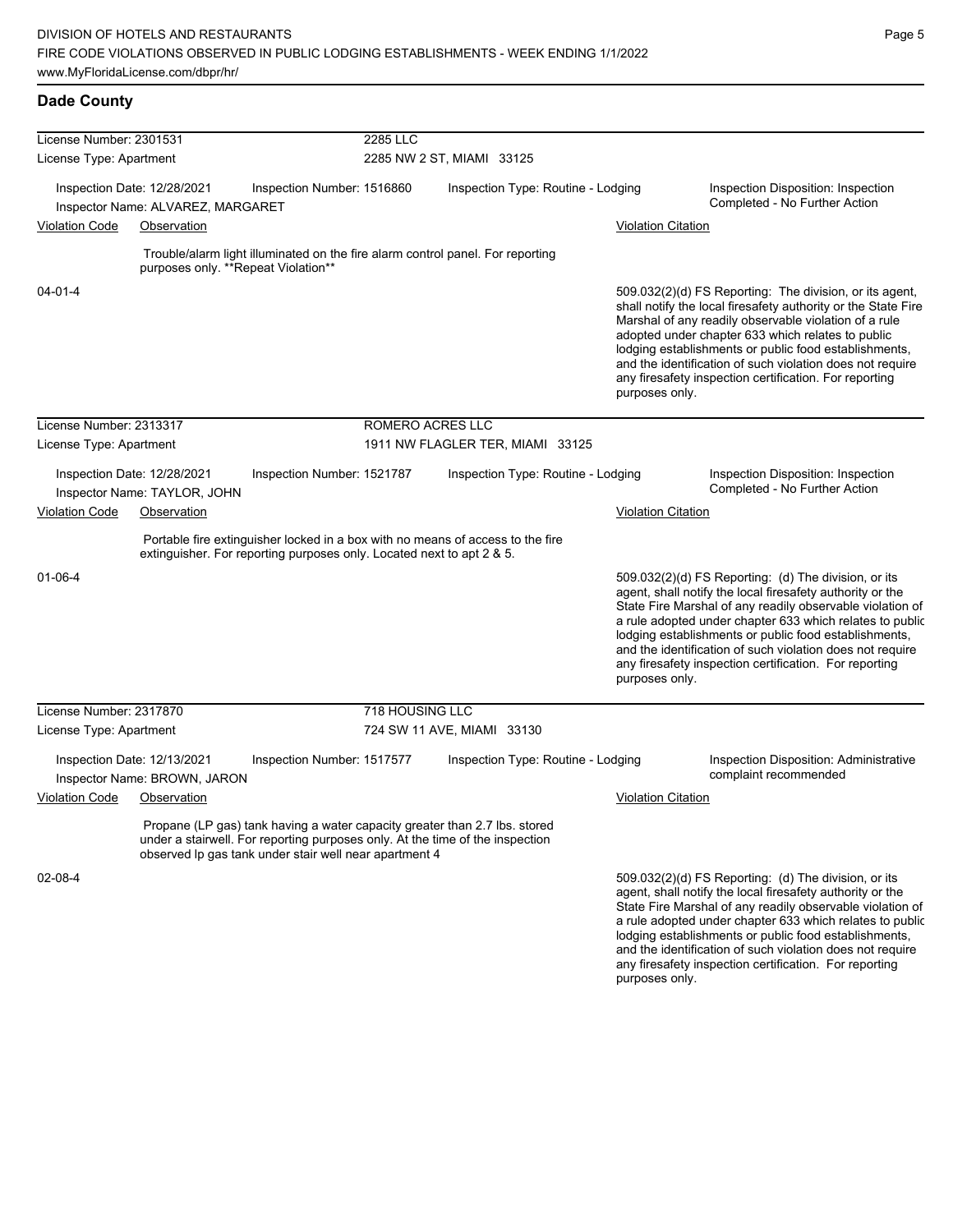| License Number: 2300989 |                                                                | DON JUAN APARTMENTS                                                            |          |                                                                                |                           |                                                                                                                                                                                                                                                                                                                                                                                                                                                                                                                                                                                                                                                                                                  |  |
|-------------------------|----------------------------------------------------------------|--------------------------------------------------------------------------------|----------|--------------------------------------------------------------------------------|---------------------------|--------------------------------------------------------------------------------------------------------------------------------------------------------------------------------------------------------------------------------------------------------------------------------------------------------------------------------------------------------------------------------------------------------------------------------------------------------------------------------------------------------------------------------------------------------------------------------------------------------------------------------------------------------------------------------------------------|--|
| License Type: Apartment |                                                                |                                                                                |          | 985 SW 5 ST, MIAMI 331302541                                                   |                           |                                                                                                                                                                                                                                                                                                                                                                                                                                                                                                                                                                                                                                                                                                  |  |
|                         | Inspection Date: 12/28/2021                                    | Inspection Number: 1515735                                                     |          | Inspection Type: Routine - Lodging                                             |                           | Inspection Disposition: Inspection<br>Completed - No Further Action                                                                                                                                                                                                                                                                                                                                                                                                                                                                                                                                                                                                                              |  |
| <b>Violation Code</b>   | Inspector Name: CABANAS, NATALIE<br>Observation                |                                                                                |          |                                                                                | <b>Violation Citation</b> |                                                                                                                                                                                                                                                                                                                                                                                                                                                                                                                                                                                                                                                                                                  |  |
|                         |                                                                |                                                                                |          |                                                                                |                           |                                                                                                                                                                                                                                                                                                                                                                                                                                                                                                                                                                                                                                                                                                  |  |
|                         | purposes only.                                                 | Trouble/alarm light illuminated on the fire alarm control panel. For reporting |          |                                                                                |                           |                                                                                                                                                                                                                                                                                                                                                                                                                                                                                                                                                                                                                                                                                                  |  |
| 04-01-4                 |                                                                |                                                                                |          |                                                                                | purposes only.            | 509.032(2)(d) FS Reporting: The division, or its agent,<br>shall notify the local firesafety authority or the State Fire<br>Marshal of any readily observable violation of a rule<br>adopted under chapter 633 which relates to public<br>lodging establishments or public food establishments,<br>and the identification of such violation does not require<br>any firesafety inspection certification. For reporting                                                                                                                                                                                                                                                                           |  |
| License Number: 2328942 |                                                                |                                                                                |          | FOUR SEASONS HOTEL MIAMI                                                       |                           |                                                                                                                                                                                                                                                                                                                                                                                                                                                                                                                                                                                                                                                                                                  |  |
| License Type: Hotel     |                                                                |                                                                                |          | 1435 BRICKELL AVE, MIAMI 33131                                                 |                           |                                                                                                                                                                                                                                                                                                                                                                                                                                                                                                                                                                                                                                                                                                  |  |
|                         | Inspection Date: 12/28/2021<br>Inspector Name: HENLEY, LATONYA | Inspection Number: 1161695                                                     |          | Inspection Type: Routine - Lodging                                             |                           | Inspection Disposition: Inspection<br>Completed - No Further Action                                                                                                                                                                                                                                                                                                                                                                                                                                                                                                                                                                                                                              |  |
| <b>Violation Code</b>   | Observation                                                    |                                                                                |          |                                                                                | <b>Violation Citation</b> |                                                                                                                                                                                                                                                                                                                                                                                                                                                                                                                                                                                                                                                                                                  |  |
|                         | purposes only.                                                 | Trouble/alarm light illuminated on the fire alarm control panel. For reporting |          |                                                                                |                           |                                                                                                                                                                                                                                                                                                                                                                                                                                                                                                                                                                                                                                                                                                  |  |
| $04 - 01 - 4$           |                                                                |                                                                                |          |                                                                                | purposes only.            | 509.032(2)(d) FS Reporting: The division, or its agent,<br>shall notify the local firesafety authority or the State Fire<br>Marshal of any readily observable violation of a rule<br>adopted under chapter 633 which relates to public<br>lodging establishments or public food establishments,<br>and the identification of such violation does not require<br>any firesafety inspection certification. For reporting                                                                                                                                                                                                                                                                           |  |
| 08-01-4                 |                                                                |                                                                                |          |                                                                                |                           | 61C-1.004(10) FAC and 509.032(2)(d) FS Reporting:<br>61C-1.004(10) The insurance inspector's boiler report is<br>required annually for power boilers and high<br>pressure/high temperature boilers and biannually for low<br>pressure steam or vapor heating boilers. 509.032(2)(d)<br>The division, or its agent, shall notify the local firesafety<br>authority or the State Fire Marshal of any readily<br>observable violation of a rule adopted under chapter 63.<br>which relates to public lodging establishments or public<br>food establishments, and the identification of such<br>violation does not require any firesafety inspection<br>certification. For reporting purposes only. |  |
| License Number: 2302622 |                                                                |                                                                                | 1322 LLC |                                                                                |                           |                                                                                                                                                                                                                                                                                                                                                                                                                                                                                                                                                                                                                                                                                                  |  |
| License Type: Apartment |                                                                |                                                                                |          | 1322 NE 105 ST, MIAMI SHORES 33138                                             |                           |                                                                                                                                                                                                                                                                                                                                                                                                                                                                                                                                                                                                                                                                                                  |  |
|                         | Inspection Date: 12/29/2021<br>Inspector Name: SEYBA, JAMES    | Inspection Number: 1526801                                                     |          | Inspection Type: Routine - Lodging                                             |                           | Inspection Disposition: Inspection<br>Completed - No Further Action                                                                                                                                                                                                                                                                                                                                                                                                                                                                                                                                                                                                                              |  |
| <b>Violation Code</b>   | Observation                                                    |                                                                                |          |                                                                                | <b>Violation Citation</b> |                                                                                                                                                                                                                                                                                                                                                                                                                                                                                                                                                                                                                                                                                                  |  |
|                         |                                                                | extinguisher. For reporting purposes only. By unit #11 and #21.                |          | Portable fire extinguisher locked in a box with no means of access to the fire |                           |                                                                                                                                                                                                                                                                                                                                                                                                                                                                                                                                                                                                                                                                                                  |  |
| 01-06-4                 |                                                                |                                                                                |          |                                                                                | purposes only.            | 509.032(2)(d) FS Reporting (d) The division, or its<br>agent, shall notify the local firesafety authority or the<br>State Fire Marshal of any readily observable violation of<br>a rule adopted under chapter 633 which relates to public<br>lodging establishments or public food establishments,<br>and the identification of such violation does not require<br>any firesafety inspection certification. For reporting                                                                                                                                                                                                                                                                        |  |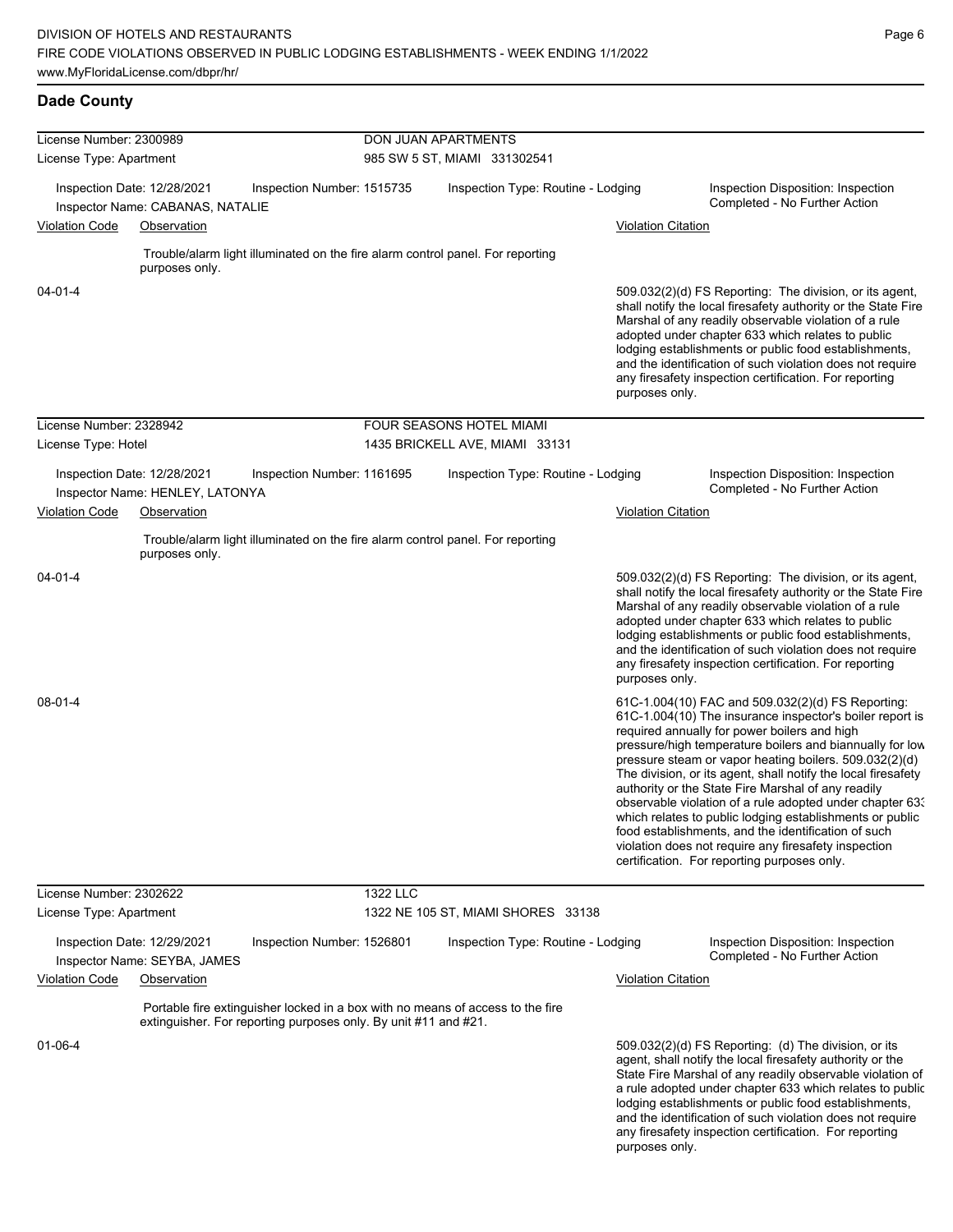| License Number: 2328390 |                                                                |                                                                                  | SAGAMORE MIAMI BEACH  |                                                                                                                                                              |                           |                                                                                                                                                                                                                                                                                                                                                                                                                                                                                                                                                                                                                                                                                                  |  |  |
|-------------------------|----------------------------------------------------------------|----------------------------------------------------------------------------------|-----------------------|--------------------------------------------------------------------------------------------------------------------------------------------------------------|---------------------------|--------------------------------------------------------------------------------------------------------------------------------------------------------------------------------------------------------------------------------------------------------------------------------------------------------------------------------------------------------------------------------------------------------------------------------------------------------------------------------------------------------------------------------------------------------------------------------------------------------------------------------------------------------------------------------------------------|--|--|
| License Type: Hotel     |                                                                |                                                                                  |                       | 1671 COLLINS AVE, MIAMI BEACH 33139                                                                                                                          |                           |                                                                                                                                                                                                                                                                                                                                                                                                                                                                                                                                                                                                                                                                                                  |  |  |
|                         | Inspection Date: 12/27/2021<br>Inspector Name: ELDER, AUDREY   | Inspection Number: 1160238                                                       |                       | Inspection Type: Routine - Lodging                                                                                                                           |                           | Inspection Disposition: Warning<br>Issued                                                                                                                                                                                                                                                                                                                                                                                                                                                                                                                                                                                                                                                        |  |  |
| <b>Violation Code</b>   | Observation                                                    |                                                                                  |                       |                                                                                                                                                              | <b>Violation Citation</b> |                                                                                                                                                                                                                                                                                                                                                                                                                                                                                                                                                                                                                                                                                                  |  |  |
|                         |                                                                | Boiler certificate or insurance inspector's boiler report expired. For reporting |                       |                                                                                                                                                              |                           |                                                                                                                                                                                                                                                                                                                                                                                                                                                                                                                                                                                                                                                                                                  |  |  |
|                         | purposes only.                                                 | Observed boiler certificates expired on 07-15-2021.                              |                       |                                                                                                                                                              |                           |                                                                                                                                                                                                                                                                                                                                                                                                                                                                                                                                                                                                                                                                                                  |  |  |
| $08 - 01 - 4$           |                                                                |                                                                                  |                       |                                                                                                                                                              |                           | 61C-1.004(10) FAC and 509.032(2)(d) FS Reporting:<br>61C-1.004(10) The insurance inspector's boiler report is<br>required annually for power boilers and high<br>pressure/high temperature boilers and biannually for low<br>pressure steam or vapor heating boilers. 509.032(2)(d)<br>The division, or its agent, shall notify the local firesafety<br>authority or the State Fire Marshal of any readily<br>observable violation of a rule adopted under chapter 63.<br>which relates to public lodging establishments or public<br>food establishments, and the identification of such<br>violation does not require any firesafety inspection<br>certification. For reporting purposes only. |  |  |
| License Number: 2329272 |                                                                |                                                                                  |                       | <b>GRAND FLAMINGO CENTER TOWER</b>                                                                                                                           |                           |                                                                                                                                                                                                                                                                                                                                                                                                                                                                                                                                                                                                                                                                                                  |  |  |
| License Type: Apartment |                                                                |                                                                                  |                       | 1504 BAY RD #1, MIAMI BEACH 33139                                                                                                                            |                           |                                                                                                                                                                                                                                                                                                                                                                                                                                                                                                                                                                                                                                                                                                  |  |  |
|                         | Inspection Date: 12/28/2021<br>Inspector Name: ELDER, AUDREY   | Inspection Number: 1528877                                                       |                       | Inspection Type: Routine - Lodging                                                                                                                           |                           | Inspection Disposition: Warning<br>Issued                                                                                                                                                                                                                                                                                                                                                                                                                                                                                                                                                                                                                                                        |  |  |
| <b>Violation Code</b>   | Observation                                                    |                                                                                  |                       |                                                                                                                                                              | <b>Violation Citation</b> |                                                                                                                                                                                                                                                                                                                                                                                                                                                                                                                                                                                                                                                                                                  |  |  |
|                         |                                                                | Boiler certificate not posted in the boiler room. For reporting purposes only.   |                       |                                                                                                                                                              |                           |                                                                                                                                                                                                                                                                                                                                                                                                                                                                                                                                                                                                                                                                                                  |  |  |
| 08-04-4                 |                                                                |                                                                                  |                       |                                                                                                                                                              |                           | 61C-1.004(10) FAC and 509.032(2)(d) FS Reporting:<br>61C-1.004(10) The insurance inspector's boiler report<br>shall be posted in the boiler room. 509.032(2)(d) The<br>division, or its agent, shall notify the local firesafety<br>authority or the State Fire Marshal of any readily<br>observable violation of a rule adopted under chapter 633<br>which relates to public lodging establishments or public<br>food establishments, and the identification of such<br>violation does not require any firesafety inspection<br>certification. For reporting purposes only.                                                                                                                     |  |  |
| License Number: 2300796 |                                                                |                                                                                  | <b>SEACOAST SUITE</b> |                                                                                                                                                              |                           |                                                                                                                                                                                                                                                                                                                                                                                                                                                                                                                                                                                                                                                                                                  |  |  |
| License Type: Apartment |                                                                |                                                                                  |                       | 5101 COLLINS AVE, MIAMI BEACH 33140                                                                                                                          |                           |                                                                                                                                                                                                                                                                                                                                                                                                                                                                                                                                                                                                                                                                                                  |  |  |
|                         | Inspection Date: 12/27/2021<br>Inspector Name: PRIETO, VICENTE | Inspection Number: 1528965                                                       |                       | Inspection Type: Routine - Lodging                                                                                                                           |                           | Inspection Disposition: Call Back -<br>Extension given, pending                                                                                                                                                                                                                                                                                                                                                                                                                                                                                                                                                                                                                                  |  |  |
| <b>Violation Code</b>   | Observation                                                    |                                                                                  |                       |                                                                                                                                                              | <b>Violation Citation</b> |                                                                                                                                                                                                                                                                                                                                                                                                                                                                                                                                                                                                                                                                                                  |  |  |
|                         | 4/8/2021.<br>still w                                           | expired. For reporting purposes only. Observed boiler certificates expired on    |                       | - From initial inspection : Boiler certificate or insurance inspector's boiler report<br>- From follow-up inspection 2021-09-08: Boilers were inspected, but |                           |                                                                                                                                                                                                                                                                                                                                                                                                                                                                                                                                                                                                                                                                                                  |  |  |
| 08-01-4                 |                                                                |                                                                                  |                       |                                                                                                                                                              |                           | 61C-1.004(10) FAC and 509.032(2)(d) FS Reporting:<br>61C-1.004(10) The insurance inspector's boiler report is<br>required annually for power boilers and high<br>pressure/high temperature boilers and biannually for low<br>pressure steam or vapor heating boilers. 509.032(2)(d)<br>The division, or its agent, shall notify the local firesafety<br>authority or the State Fire Marshal of any readily<br>observable violation of a rule adopted under chapter 63.<br>which relates to public lodging establishments or public                                                                                                                                                               |  |  |

food establishments, and the identification of such violation does not require any firesafety inspection certification. For reporting purposes only.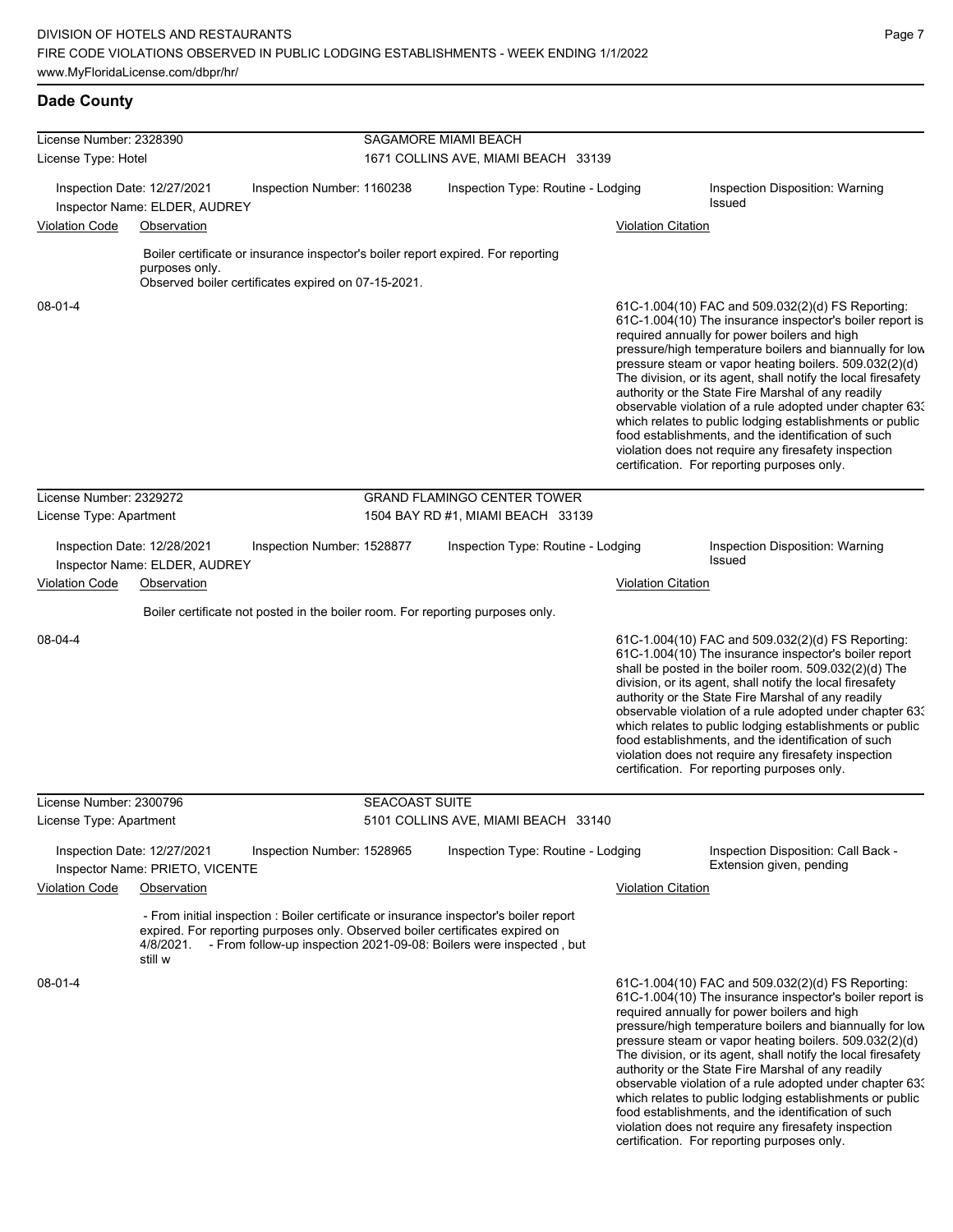| License Number: 2310832 |                                                                |                                                                                                                                    |           | CRESTWOOD CONDO GROUP LP                                                                                                                                          |                           |                                                                                                                                                                                                                                                                                                                                                                                                                                                                                                                                                                                                                                                                                                  |
|-------------------------|----------------------------------------------------------------|------------------------------------------------------------------------------------------------------------------------------------|-----------|-------------------------------------------------------------------------------------------------------------------------------------------------------------------|---------------------------|--------------------------------------------------------------------------------------------------------------------------------------------------------------------------------------------------------------------------------------------------------------------------------------------------------------------------------------------------------------------------------------------------------------------------------------------------------------------------------------------------------------------------------------------------------------------------------------------------------------------------------------------------------------------------------------------------|
| License Type: Apartment |                                                                |                                                                                                                                    |           | 925 BAY DR, MIAMI BEACH 33141                                                                                                                                     |                           |                                                                                                                                                                                                                                                                                                                                                                                                                                                                                                                                                                                                                                                                                                  |
|                         | Inspection Date: 12/28/2021                                    | Inspection Number: 1530775                                                                                                         |           | Inspection Type: Routine - Lodging                                                                                                                                |                           | Inspection Disposition: Inspection                                                                                                                                                                                                                                                                                                                                                                                                                                                                                                                                                                                                                                                               |
|                         | Inspector Name: PRIETO, VICENTE                                |                                                                                                                                    |           |                                                                                                                                                                   |                           | Completed - No Further Action                                                                                                                                                                                                                                                                                                                                                                                                                                                                                                                                                                                                                                                                    |
| Violation Code          | Observation                                                    |                                                                                                                                    |           |                                                                                                                                                                   | <b>Violation Citation</b> |                                                                                                                                                                                                                                                                                                                                                                                                                                                                                                                                                                                                                                                                                                  |
|                         |                                                                | fire extinguisher box between units 1 and 2. ** Repeat Violation**                                                                 |           | Portable fire extinguisher locked in a box with no means of access to the fire<br>extinguisher. For reporting purposes only. Observed missing breaking device for |                           |                                                                                                                                                                                                                                                                                                                                                                                                                                                                                                                                                                                                                                                                                                  |
| $01 - 06 - 4$           |                                                                |                                                                                                                                    |           |                                                                                                                                                                   | purposes only.            | 509.032(2)(d) FS Reporting: (d) The division, or its<br>agent, shall notify the local firesafety authority or the<br>State Fire Marshal of any readily observable violation of<br>a rule adopted under chapter 633 which relates to public<br>lodging establishments or public food establishments,<br>and the identification of such violation does not require<br>any firesafety inspection certification. For reporting                                                                                                                                                                                                                                                                       |
| License Number: 2329855 |                                                                |                                                                                                                                    | AMLI JOYA |                                                                                                                                                                   |                           |                                                                                                                                                                                                                                                                                                                                                                                                                                                                                                                                                                                                                                                                                                  |
| License Type: Apartment |                                                                |                                                                                                                                    |           | 8150 SW 72 AVE, MIAMI 33143                                                                                                                                       |                           |                                                                                                                                                                                                                                                                                                                                                                                                                                                                                                                                                                                                                                                                                                  |
|                         | Inspection Date: 12/29/2021<br>Inspector Name: PICO, JORGE     | Inspection Number: 1522047                                                                                                         |           | Inspection Type: Routine - Lodging                                                                                                                                |                           | Inspection Disposition: Administrative<br>complaint recommended                                                                                                                                                                                                                                                                                                                                                                                                                                                                                                                                                                                                                                  |
| <b>Violation Code</b>   | Observation                                                    |                                                                                                                                    |           |                                                                                                                                                                   | <b>Violation Citation</b> |                                                                                                                                                                                                                                                                                                                                                                                                                                                                                                                                                                                                                                                                                                  |
|                         |                                                                |                                                                                                                                    |           |                                                                                                                                                                   |                           |                                                                                                                                                                                                                                                                                                                                                                                                                                                                                                                                                                                                                                                                                                  |
|                         | purposes only. **Repeat Violation**                            |                                                                                                                                    |           | Trouble/alarm light illuminated on the fire alarm control panel. For reporting                                                                                    |                           |                                                                                                                                                                                                                                                                                                                                                                                                                                                                                                                                                                                                                                                                                                  |
| 04-01-4                 |                                                                |                                                                                                                                    |           |                                                                                                                                                                   | purposes only.            | 509.032(2)(d) FS Reporting: The division, or its agent,<br>shall notify the local firesafety authority or the State Fire<br>Marshal of any readily observable violation of a rule<br>adopted under chapter 633 which relates to public<br>lodging establishments or public food establishments,<br>and the identification of such violation does not require<br>any firesafety inspection certification. For reporting                                                                                                                                                                                                                                                                           |
| License Number: 2328367 |                                                                |                                                                                                                                    |           | EXTENDED STAY AMERICA #1740                                                                                                                                       |                           |                                                                                                                                                                                                                                                                                                                                                                                                                                                                                                                                                                                                                                                                                                  |
| License Type: Hotel     |                                                                |                                                                                                                                    |           | 3640 SW 22 ST, MIAMI 33145                                                                                                                                        |                           |                                                                                                                                                                                                                                                                                                                                                                                                                                                                                                                                                                                                                                                                                                  |
|                         | Inspection Date: 12/28/2021<br>Inspector Name: GARCIA, B OSCAR | Inspection Number: 1162515                                                                                                         |           | Inspection Type: Routine - Lodging                                                                                                                                |                           | Inspection Disposition: Call Back -<br>Complied                                                                                                                                                                                                                                                                                                                                                                                                                                                                                                                                                                                                                                                  |
| Violation Code          | Observation                                                    |                                                                                                                                    |           |                                                                                                                                                                   | <b>Violation Citation</b> |                                                                                                                                                                                                                                                                                                                                                                                                                                                                                                                                                                                                                                                                                                  |
|                         | illumination on.                                               | panel. For reporting purposes only. **Repeat Violation**<br>inspection 2021-12-28: observed observed fire alarm panel with trouble |           | - From initial inspection : Trouble/alarm light illuminated on the fire alarm control<br>- From follow-up                                                         |                           |                                                                                                                                                                                                                                                                                                                                                                                                                                                                                                                                                                                                                                                                                                  |
| $04 - 01 - 4$           |                                                                |                                                                                                                                    |           |                                                                                                                                                                   | purposes only.            | 509.032(2)(d) FS Reporting: The division, or its agent,<br>shall notify the local firesafety authority or the State Fire<br>Marshal of any readily observable violation of a rule<br>adopted under chapter 633 which relates to public<br>lodging establishments or public food establishments,<br>and the identification of such violation does not require<br>any firesafety inspection certification. For reporting                                                                                                                                                                                                                                                                           |
| 08-01-4                 |                                                                |                                                                                                                                    |           |                                                                                                                                                                   |                           | 61C-1.004(10) FAC and 509.032(2)(d) FS Reporting:<br>61C-1.004(10) The insurance inspector's boiler report is<br>required annually for power boilers and high<br>pressure/high temperature boilers and biannually for low<br>pressure steam or vapor heating boilers. 509.032(2)(d)<br>The division, or its agent, shall notify the local firesafety<br>authority or the State Fire Marshal of any readily<br>observable violation of a rule adopted under chapter 63.<br>which relates to public lodging establishments or public<br>food establishments, and the identification of such<br>violation does not require any firesafety inspection<br>certification. For reporting purposes only. |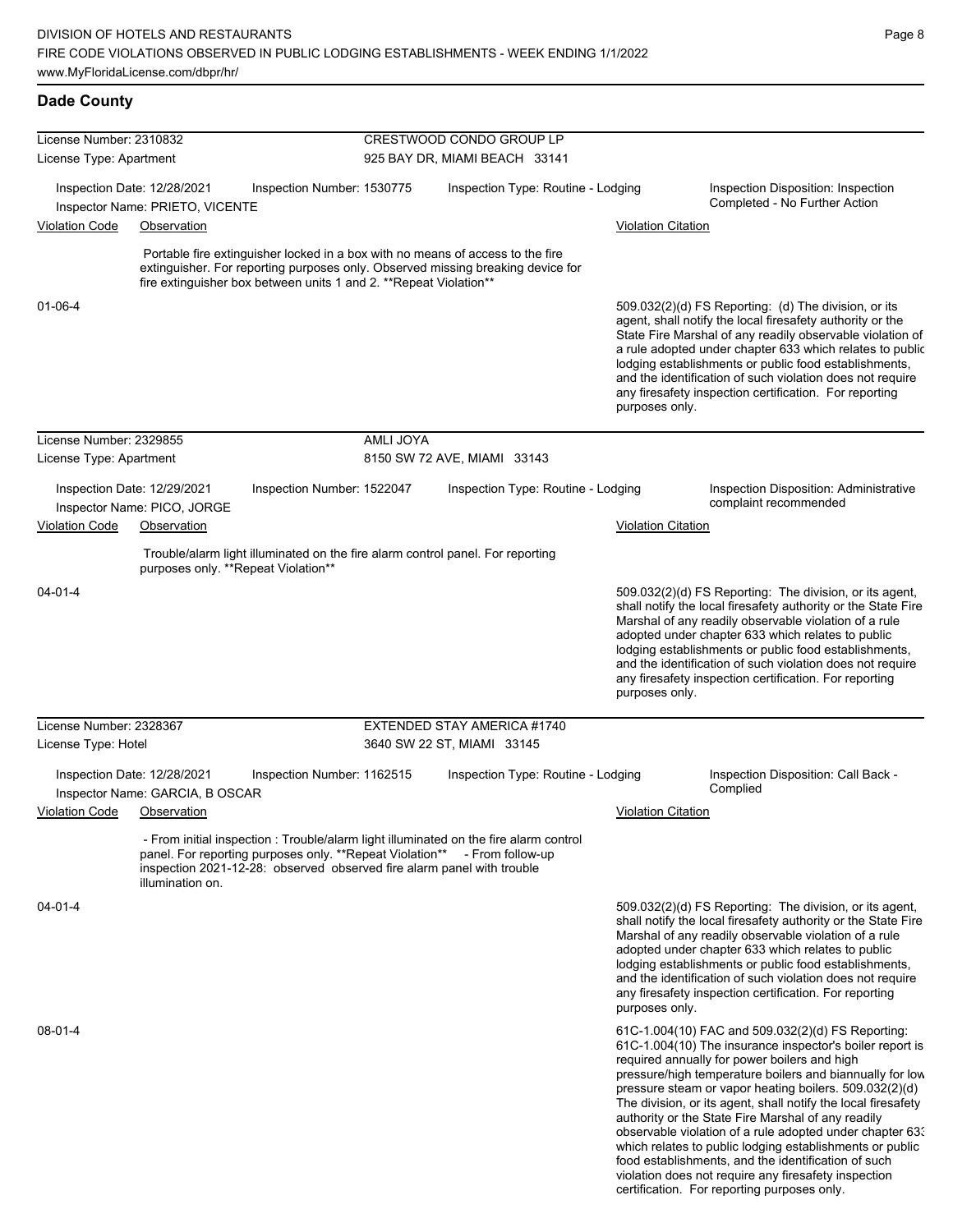| License Number: 2302194 |                                                                  | CARIBBEAN CLUB APARTMENTS                                                                                                      |                             |                                                                                    |                           |                                                                                                                                                                                                                                                                                                                                                                                                                                                                                                                                                                                                                                                   |  |
|-------------------------|------------------------------------------------------------------|--------------------------------------------------------------------------------------------------------------------------------|-----------------------------|------------------------------------------------------------------------------------|---------------------------|---------------------------------------------------------------------------------------------------------------------------------------------------------------------------------------------------------------------------------------------------------------------------------------------------------------------------------------------------------------------------------------------------------------------------------------------------------------------------------------------------------------------------------------------------------------------------------------------------------------------------------------------------|--|
| License Type: Apartment |                                                                  |                                                                                                                                |                             | 690 NE 133 STREET, MIAMI 33161                                                     |                           |                                                                                                                                                                                                                                                                                                                                                                                                                                                                                                                                                                                                                                                   |  |
|                         | Inspection Date: 12/22/2021                                      | Inspection Number: 1523192                                                                                                     |                             | Inspection Type: Routine - Lodging                                                 |                           | Inspection Disposition: Inspection<br>Completed - No Further Action                                                                                                                                                                                                                                                                                                                                                                                                                                                                                                                                                                               |  |
| <b>Violation Code</b>   | Inspector Name: SUAREZ, LEOPOLDO<br>Observation                  |                                                                                                                                |                             |                                                                                    | <b>Violation Citation</b> |                                                                                                                                                                                                                                                                                                                                                                                                                                                                                                                                                                                                                                                   |  |
|                         |                                                                  |                                                                                                                                |                             |                                                                                    |                           |                                                                                                                                                                                                                                                                                                                                                                                                                                                                                                                                                                                                                                                   |  |
|                         |                                                                  | Smoke detector/alarm in guest room/unit damaged as to appear to be<br>inoperable. For reporting purposes only. No light on it. |                             |                                                                                    |                           |                                                                                                                                                                                                                                                                                                                                                                                                                                                                                                                                                                                                                                                   |  |
| 04-03-4                 |                                                                  |                                                                                                                                |                             |                                                                                    | purposes only.            | 509.032(2)(d) FS Reporting: The division, or its agent,<br>shall notify the local firesafety authority or the State Fire<br>Marshal of any readily observable violation of a rule<br>adopted under chapter 633 which relates to public<br>lodging establishments or public food establishments,<br>and the identification of such violation does not require<br>any firesafety inspection certification. For reporting                                                                                                                                                                                                                            |  |
| License Number: 2302432 |                                                                  |                                                                                                                                |                             | APARTMENTOS LAS PALMAS LLC                                                         |                           |                                                                                                                                                                                                                                                                                                                                                                                                                                                                                                                                                                                                                                                   |  |
| License Type: Apartment |                                                                  |                                                                                                                                | 3870 SW 99 AVE, MIAMI 33165 |                                                                                    |                           |                                                                                                                                                                                                                                                                                                                                                                                                                                                                                                                                                                                                                                                   |  |
|                         | Inspection Date: 12/29/2021<br>Inspector Name: ELDER, AUDREY     | Inspection Number: 1518704                                                                                                     |                             | Inspection Type: Routine - Lodging                                                 |                           | <b>Inspection Disposition: Administrative</b><br>complaint recommended                                                                                                                                                                                                                                                                                                                                                                                                                                                                                                                                                                            |  |
| Violation Code          | Observation                                                      |                                                                                                                                |                             |                                                                                    | <b>Violation Citation</b> |                                                                                                                                                                                                                                                                                                                                                                                                                                                                                                                                                                                                                                                   |  |
|                         | Located near unit 15.                                            | recharge. For reporting purposes only.                                                                                         |                             | Portable fire extinguisher pressure gauge indicates the extinguisher is in need of |                           |                                                                                                                                                                                                                                                                                                                                                                                                                                                                                                                                                                                                                                                   |  |
| $01-02-4$               |                                                                  |                                                                                                                                |                             |                                                                                    | purposes only.            | $509.032(2)(d)$ FS Reporting: (d) The division, or its<br>agent, shall notify the local firesafety authority or the<br>State Fire Marshal of any readily observable violation of<br>a rule adopted under chapter 633 which relates to public<br>lodging establishments or public food establishments,<br>and the identification of such violation does not require<br>any firesafety inspection certification. For reporting                                                                                                                                                                                                                      |  |
| 01-06-4                 |                                                                  |                                                                                                                                |                             |                                                                                    | purposes only.            | 509.032(2)(d) FS Reporting: (d) The division, or its<br>agent, shall notify the local firesafety authority or the<br>State Fire Marshal of any readily observable violation of<br>a rule adopted under chapter 633 which relates to public<br>lodging establishments or public food establishments,<br>and the identification of such violation does not require<br>any firesafety inspection certification. For reporting                                                                                                                                                                                                                        |  |
| License Number: 2304103 |                                                                  |                                                                                                                                |                             | <b>WELLINGTON MANOR APARTMENTS LLC</b>                                             |                           |                                                                                                                                                                                                                                                                                                                                                                                                                                                                                                                                                                                                                                                   |  |
| License Type: Apartment |                                                                  |                                                                                                                                |                             | 10805 KENDALL DR, MIAMI 33176                                                      |                           |                                                                                                                                                                                                                                                                                                                                                                                                                                                                                                                                                                                                                                                   |  |
|                         | Inspection Date: 12/22/2021<br>Inspector Name: ORDONEZ, CATALINA | Inspection Number: 1525578                                                                                                     |                             | Inspection Type: Routine - Lodging                                                 |                           | Inspection Disposition: Administrative<br>complaint recommended                                                                                                                                                                                                                                                                                                                                                                                                                                                                                                                                                                                   |  |
| <b>Violation Code</b>   | Observation                                                      |                                                                                                                                |                             |                                                                                    | <b>Violation Citation</b> |                                                                                                                                                                                                                                                                                                                                                                                                                                                                                                                                                                                                                                                   |  |
|                         | purposes only.                                                   |                                                                                                                                |                             | Boiler certificate or insurance inspector's boiler report expired. For reporting   |                           |                                                                                                                                                                                                                                                                                                                                                                                                                                                                                                                                                                                                                                                   |  |
| 08-01-4                 |                                                                  |                                                                                                                                |                             |                                                                                    |                           | 61C-1.004(10) FAC and 509.032(2)(d) FS Reporting:<br>61C-1.004(10) The insurance inspector's boiler report is<br>required annually for power boilers and high<br>pressure/high temperature boilers and biannually for low<br>pressure steam or vapor heating boilers. 509.032(2)(d)<br>The division, or its agent, shall notify the local firesafety<br>authority or the State Fire Marshal of any readily<br>observable violation of a rule adopted under chapter 63.<br>which relates to public lodging establishments or public<br>food establishments, and the identification of such<br>violation does not require any firesafety inspection |  |

certification. For reporting purposes only.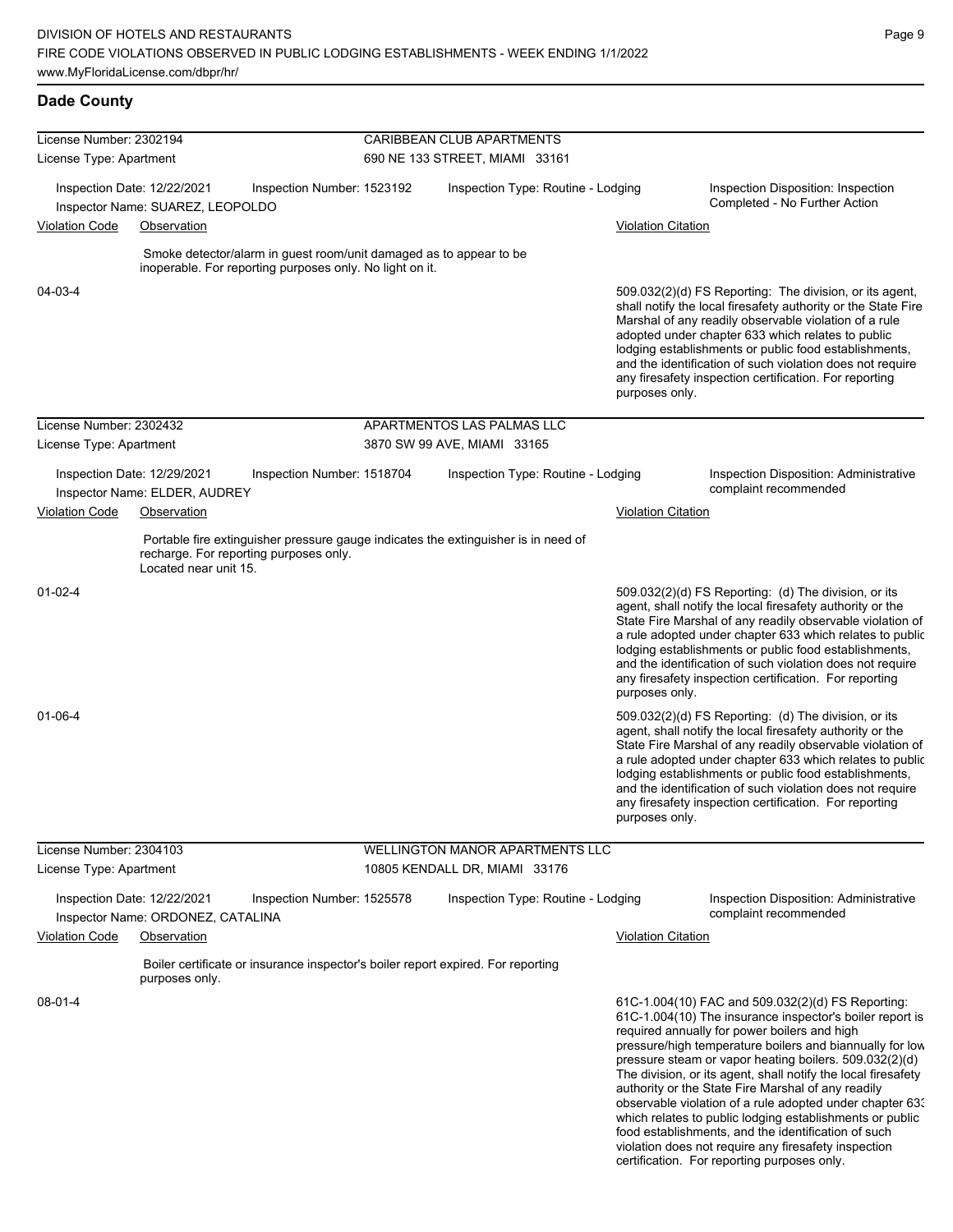violation does not require any firesafety inspection certification. For reporting purposes only.

## **Duval County**

| License Number: 2600639              |                                                                   |                                                                                                                                                        |                                    | ALMIRA GARDEN APARTMENTS                                                                                                                                      |                           |                                                                                                                                                                                                                                                                                                                                                                                                                                                                                                                                                                                           |
|--------------------------------------|-------------------------------------------------------------------|--------------------------------------------------------------------------------------------------------------------------------------------------------|------------------------------------|---------------------------------------------------------------------------------------------------------------------------------------------------------------|---------------------------|-------------------------------------------------------------------------------------------------------------------------------------------------------------------------------------------------------------------------------------------------------------------------------------------------------------------------------------------------------------------------------------------------------------------------------------------------------------------------------------------------------------------------------------------------------------------------------------------|
| License Type: Apartment              |                                                                   |                                                                                                                                                        |                                    | 1616 ALMIRA ST, JACKSONVILLE 322115302                                                                                                                        |                           |                                                                                                                                                                                                                                                                                                                                                                                                                                                                                                                                                                                           |
|                                      | Inspection Date: 12/28/2021<br>Inspector Name: THOMAS, PHILIP     | Inspection Number: 1515764                                                                                                                             | Inspection Type: Routine - Lodging |                                                                                                                                                               |                           | Inspection Disposition: Inspection<br>Completed - No Further Action                                                                                                                                                                                                                                                                                                                                                                                                                                                                                                                       |
| <b>Violation Code</b><br>Observation |                                                                   |                                                                                                                                                        |                                    |                                                                                                                                                               | <b>Violation Citation</b> |                                                                                                                                                                                                                                                                                                                                                                                                                                                                                                                                                                                           |
|                                      | only.<br>**Repeat Violation**                                     |                                                                                                                                                        |                                    | No portable fire extinguisher present on the premises. For reporting purposes<br>Fire extinguisher missing from newer red box on second floor outside unit 20 |                           |                                                                                                                                                                                                                                                                                                                                                                                                                                                                                                                                                                                           |
| $01 - 04 - 4$                        |                                                                   |                                                                                                                                                        |                                    |                                                                                                                                                               | purposes only.            | 509.032(2)(d) FS Reporting: (d) The division, or its<br>agent, shall notify the local firesafety authority or the<br>State Fire Marshal of any readily observable violation of<br>a rule adopted under chapter 633 which relates to public<br>lodging establishments or public food establishments,<br>and the identification of such violation does not require<br>any firesafety inspection certification. For reporting                                                                                                                                                                |
| License Number: 2609702              |                                                                   |                                                                                                                                                        |                                    | <b>COUNTRY INN &amp; SUITES JACKSONVILLE SOUTH I-95</b>                                                                                                       |                           |                                                                                                                                                                                                                                                                                                                                                                                                                                                                                                                                                                                           |
| License Type: Hotel                  |                                                                   |                                                                                                                                                        |                                    | 4690 SALISBURY RD, JACKSONVILLE 32256                                                                                                                         |                           |                                                                                                                                                                                                                                                                                                                                                                                                                                                                                                                                                                                           |
|                                      | Inspection Date: 12/27/2021<br>Inspector Name: JEFFERS, MARY-BETH | Inspection Number: 1160840                                                                                                                             |                                    | Inspection Type: Routine - Lodging                                                                                                                            |                           | Inspection Disposition: Warning<br>Issued                                                                                                                                                                                                                                                                                                                                                                                                                                                                                                                                                 |
| <b>Violation Code</b>                | Observation                                                       |                                                                                                                                                        |                                    |                                                                                                                                                               | <b>Violation Citation</b> |                                                                                                                                                                                                                                                                                                                                                                                                                                                                                                                                                                                           |
|                                      | purposes only.                                                    | Boiler certificate or insurance inspector's boiler report expired. For reporting<br>Current boiler certification expired 7-14-19 ** Repeat Violation** |                                    |                                                                                                                                                               |                           |                                                                                                                                                                                                                                                                                                                                                                                                                                                                                                                                                                                           |
| 08-01-4                              |                                                                   |                                                                                                                                                        |                                    |                                                                                                                                                               |                           | 61C-1.004(10) FAC and 509.032(2)(d) FS Reporting:<br>61C-1.004(10) The insurance inspector's boiler report is<br>required annually for power boilers and high<br>pressure/high temperature boilers and biannually for low<br>pressure steam or vapor heating boilers. 509.032(2)(d)<br>The division, or its agent, shall notify the local firesafety<br>authority or the State Fire Marshal of any readily<br>observable violation of a rule adopted under chapter 633<br>which relates to public lodging establishments or public<br>food establishments, and the identification of such |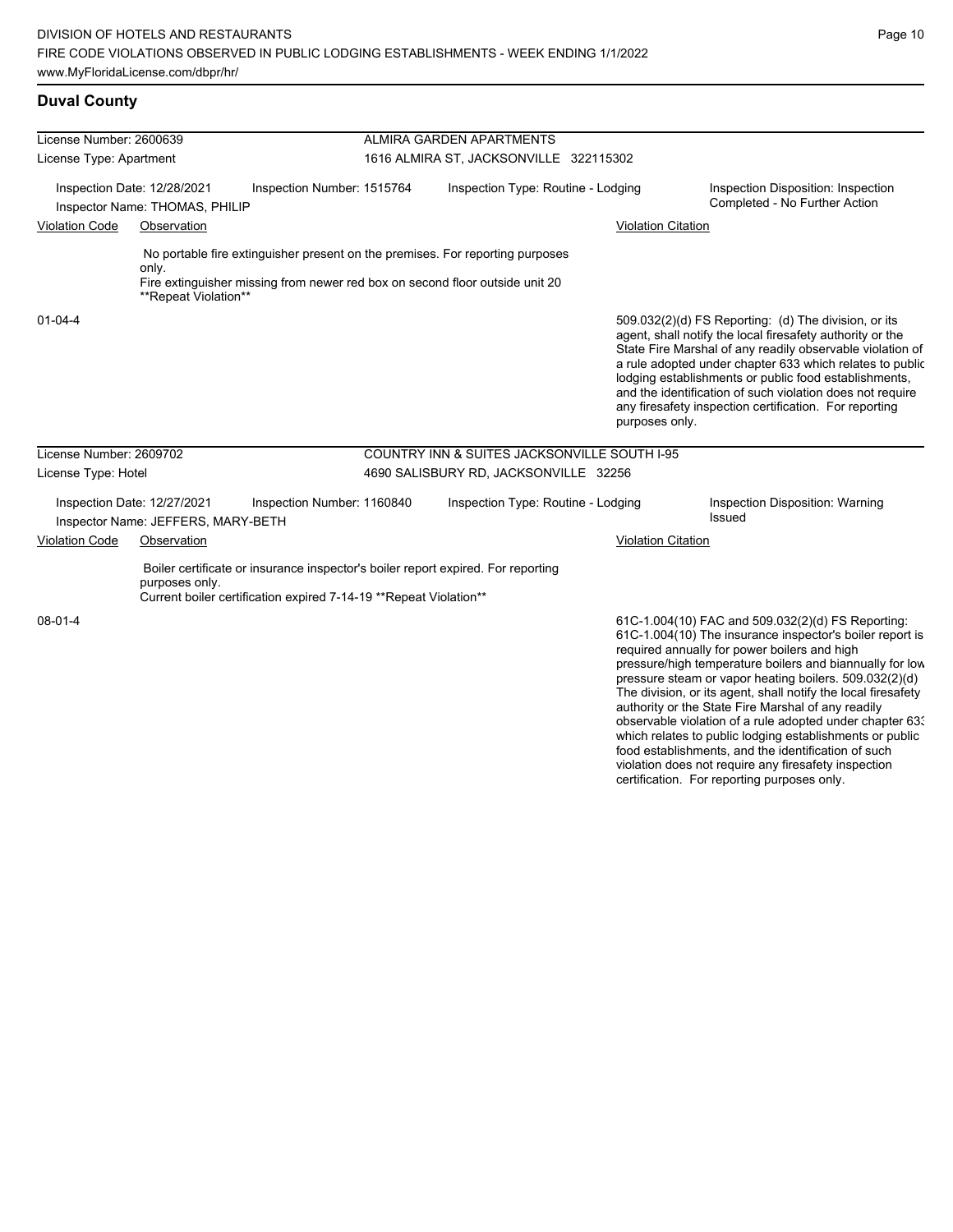# **Hillsborough County**

| License Number: 3902027 |                                                                |                                                                                   | <b>SHERATON TAMPA RIVERWALK</b>                                                       |                           |                                                                                                                                                                                                                                                                                                                                                                                                                                                                                                                                                                                                                                                                                                  |
|-------------------------|----------------------------------------------------------------|-----------------------------------------------------------------------------------|---------------------------------------------------------------------------------------|---------------------------|--------------------------------------------------------------------------------------------------------------------------------------------------------------------------------------------------------------------------------------------------------------------------------------------------------------------------------------------------------------------------------------------------------------------------------------------------------------------------------------------------------------------------------------------------------------------------------------------------------------------------------------------------------------------------------------------------|
| License Type: Hotel     |                                                                |                                                                                   | 200 N ASHLEY DR, TAMPA 33602                                                          |                           |                                                                                                                                                                                                                                                                                                                                                                                                                                                                                                                                                                                                                                                                                                  |
|                         | Inspection Date: 12/28/2021<br>Inspector Name: EHLERS, MICHAEL | Inspection Number: 1163903                                                        | Inspection Type: Complaint Full                                                       |                           | Inspection Disposition: Inspection<br>Completed - No Further Action                                                                                                                                                                                                                                                                                                                                                                                                                                                                                                                                                                                                                              |
| <b>Violation Code</b>   | Observation                                                    |                                                                                   |                                                                                       | <b>Violation Citation</b> |                                                                                                                                                                                                                                                                                                                                                                                                                                                                                                                                                                                                                                                                                                  |
|                         |                                                                |                                                                                   |                                                                                       |                           |                                                                                                                                                                                                                                                                                                                                                                                                                                                                                                                                                                                                                                                                                                  |
|                         |                                                                | recharge. For reporting purposes only.<br>Outside room 630. ** Repeat Violation** | Portable fire extinguisher pressure gauge indicates the extinguisher is in need of    |                           |                                                                                                                                                                                                                                                                                                                                                                                                                                                                                                                                                                                                                                                                                                  |
| $01 - 02 - 4$           |                                                                |                                                                                   |                                                                                       | purposes only.            | 509.032(2)(d) FS Reporting (d) The division, or its<br>agent, shall notify the local firesafety authority or the<br>State Fire Marshal of any readily observable violation of<br>a rule adopted under chapter 633 which relates to public<br>lodging establishments or public food establishments,<br>and the identification of such violation does not require<br>any firesafety inspection certification. For reporting                                                                                                                                                                                                                                                                        |
| License Number: 3900634 |                                                                |                                                                                   | VALUE LODGE BUSCH GARDENS                                                             |                           |                                                                                                                                                                                                                                                                                                                                                                                                                                                                                                                                                                                                                                                                                                  |
| License Type: Motel     |                                                                |                                                                                   | 210 E FOWLER AVE, TAMPA 33612                                                         |                           |                                                                                                                                                                                                                                                                                                                                                                                                                                                                                                                                                                                                                                                                                                  |
|                         | Inspection Date: 12/27/2021<br>Inspector Name: REGAS, ANTHONY  | Inspection Number: 1222034                                                        | Inspection Type: Complaint Full                                                       |                           | Inspection Disposition: Inspection<br>Completed - No Further Action                                                                                                                                                                                                                                                                                                                                                                                                                                                                                                                                                                                                                              |
| <b>Violation Code</b>   | Observation                                                    |                                                                                   |                                                                                       | <b>Violation Citation</b> |                                                                                                                                                                                                                                                                                                                                                                                                                                                                                                                                                                                                                                                                                                  |
|                         |                                                                | purposes only. Observed no boiler certificate.                                    | No boiler certificate or insurance inspector's boiler report available. For reporting |                           |                                                                                                                                                                                                                                                                                                                                                                                                                                                                                                                                                                                                                                                                                                  |
| 08-03-4                 |                                                                |                                                                                   |                                                                                       |                           | 61C-1.004(10) FAC and 509.032(2)(d) FS Reporting:<br>61C-1.004(10) The insurance inspector's boiler report is<br>required annually for power boilers and high<br>pressure/high temperature boilers and biannually for low<br>pressure steam or vapor heating boilers. 509.032(2)(d)<br>The division, or its agent, shall notify the local firesafety<br>authority or the State Fire Marshal of any readily<br>observable violation of a rule adopted under chapter 63.<br>which relates to public lodging establishments or public<br>food establishments, and the identification of such<br>violation does not require any firesafety inspection<br>certification. For reporting purposes only. |
| License Number: 3913653 |                                                                |                                                                                   | HOME 2 SUITES TAMPA USF NEAR BUSCH GARDENS                                            |                           |                                                                                                                                                                                                                                                                                                                                                                                                                                                                                                                                                                                                                                                                                                  |
| License Type: Hotel     |                                                                |                                                                                   | 11606 MCKINLEY DR, TAMPA 33612                                                        |                           |                                                                                                                                                                                                                                                                                                                                                                                                                                                                                                                                                                                                                                                                                                  |
|                         | Inspection Date: 12/28/2021<br>Inspector Name: REGAS, ANTHONY  | Inspection Number: 1160346                                                        | Inspection Type: Routine - Lodging                                                    |                           | Inspection Disposition: Inspection<br>Completed - No Further Action                                                                                                                                                                                                                                                                                                                                                                                                                                                                                                                                                                                                                              |
| <b>Violation Code</b>   | Observation                                                    |                                                                                   |                                                                                       | <b>Violation Citation</b> |                                                                                                                                                                                                                                                                                                                                                                                                                                                                                                                                                                                                                                                                                                  |
|                         | purposes only.                                                 |                                                                                   | No boiler certificate or insurance inspector's boiler report available. For reporting |                           |                                                                                                                                                                                                                                                                                                                                                                                                                                                                                                                                                                                                                                                                                                  |
| 08-03-4                 |                                                                |                                                                                   |                                                                                       |                           | 61C-1.004(10) FAC and 509.032(2)(d) FS Reporting:<br>61C-1.004(10) The insurance inspector's boiler report is<br>required annually for power boilers and high<br>pressure/high temperature boilers and biannually for low<br>pressure steam or vapor heating boilers. 509.032(2)(d)<br>The division, or its agent, shall notify the local firesafety<br>authority or the State Fire Marshal of any readily<br>observable violation of a rule adopted under chapter 633<br>which relates to public lodging establishments or public<br>food establishments, and the identification of such<br>violation does not require any firesafety inspection<br>certification. For reporting purposes only. |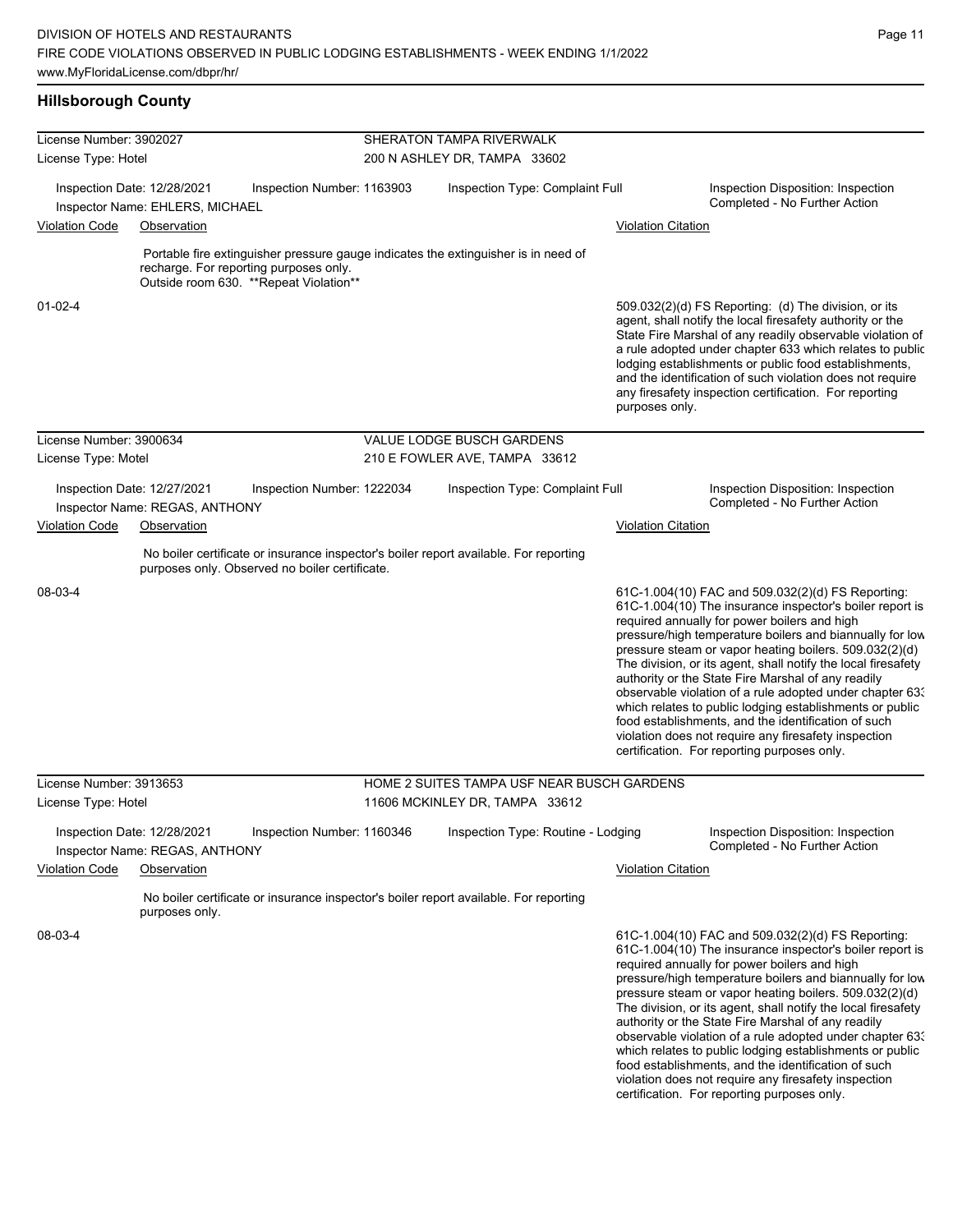| License Number: 4700422 |                                                                |                                                                                                                                           | MICCOSUKEE ARMS APARTMENTS            |                                                                                                                   |  |  |  |
|-------------------------|----------------------------------------------------------------|-------------------------------------------------------------------------------------------------------------------------------------------|---------------------------------------|-------------------------------------------------------------------------------------------------------------------|--|--|--|
| License Type: Apartment |                                                                |                                                                                                                                           | 1839 MICCOSUKEE RD, TALLAHASSEE 32308 |                                                                                                                   |  |  |  |
|                         | Inspection Date: 12/29/2021<br>Inspector Name: CHARLES, BRENDA | Inspection Number: 1519772                                                                                                                | Inspection Type: Routine - Lodging    | Inspection Disposition: Inspection<br>Completed - No Further Action                                               |  |  |  |
| <b>Violation Code</b>   | Observation                                                    |                                                                                                                                           | <b>Violation Citation</b>             |                                                                                                                   |  |  |  |
|                         |                                                                | Portable fire extinguisher pressure gauge indicates the extinguisher is in need of<br>recharge near unit 8A. For reporting purposes only. |                                       |                                                                                                                   |  |  |  |
| $01 - 02 - 4$           |                                                                |                                                                                                                                           |                                       | 509.032(2)(d) FS Reporting: (d) The division, or its<br>agent, shall notify the local firesafety authority or the |  |  |  |

State Fire Marshal of any readily observable violation of a rule adopted under chapter 633 which relates to public lodging establishments or public food establishments, and the identification of such violation does not require any firesafety inspection certification. For reporting purposes only.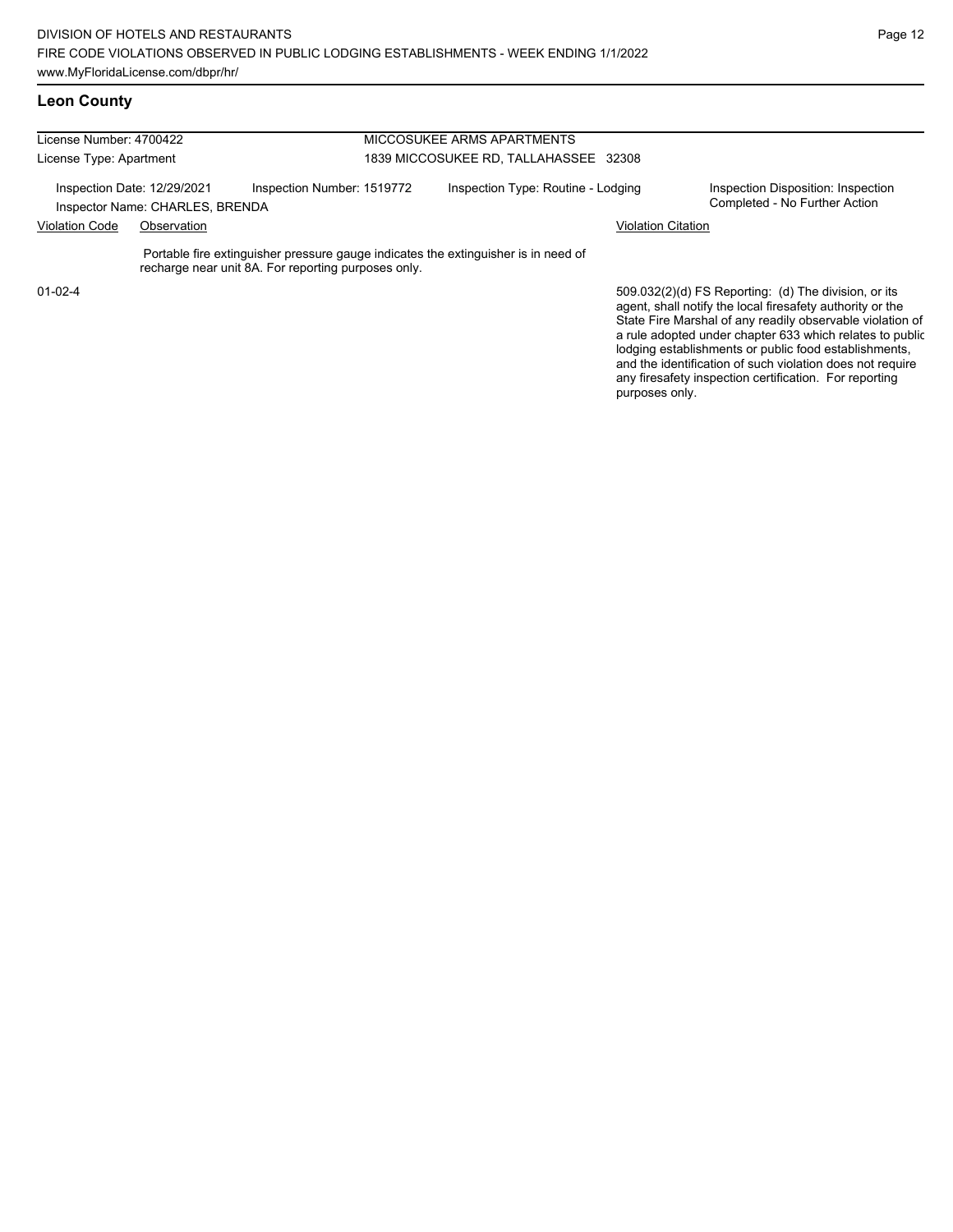| License Number: 5102475 |                                                               |                                                                                                                                                                                                     | AARON LAKE APARTMENTS         |                                                                                                                                                                   |  |                                                                                                                                                                                                                                                                                                                                                                                                                                              |  |  |
|-------------------------|---------------------------------------------------------------|-----------------------------------------------------------------------------------------------------------------------------------------------------------------------------------------------------|-------------------------------|-------------------------------------------------------------------------------------------------------------------------------------------------------------------|--|----------------------------------------------------------------------------------------------------------------------------------------------------------------------------------------------------------------------------------------------------------------------------------------------------------------------------------------------------------------------------------------------------------------------------------------------|--|--|
| License Type: Apartment |                                                               |                                                                                                                                                                                                     | 4325 40 ST W, BRADENTON 34205 |                                                                                                                                                                   |  |                                                                                                                                                                                                                                                                                                                                                                                                                                              |  |  |
|                         | Inspection Date: 12/27/2021<br>Inspector Name: BECHTOLD, NEIL | Inspection Number: 1526774                                                                                                                                                                          |                               | Inspection Type: Routine - Lodging                                                                                                                                |  | Inspection Disposition: Inspection<br>Completed - No Further Action                                                                                                                                                                                                                                                                                                                                                                          |  |  |
| <b>Violation Code</b>   | Observation                                                   |                                                                                                                                                                                                     |                               |                                                                                                                                                                   |  | <b>Violation Citation</b>                                                                                                                                                                                                                                                                                                                                                                                                                    |  |  |
|                         | outside the pool area.                                        | indicating designated location). For reporting purposes only.                                                                                                                                       |                               | Portable fire extinguisher missing from it's designated location (sign present<br>Observed fire extinguisher missing from posted location next to grill area just |  |                                                                                                                                                                                                                                                                                                                                                                                                                                              |  |  |
| $01 - 03 - 4$           |                                                               |                                                                                                                                                                                                     |                               |                                                                                                                                                                   |  | 509.032(2)(d) FS Reporting: (d) The division, or its<br>agent, shall notify the local firesafety authority or the<br>State Fire Marshal of any readily observable violation of<br>a rule adopted under chapter 633 which relates to public<br>lodging establishments or public food establishments,<br>and the identification of such violation does not require<br>any firesafety inspection certification. For reporting<br>purposes only. |  |  |
| License Number: 5105021 |                                                               |                                                                                                                                                                                                     |                               | 210 WATERMARK APARTMENTS                                                                                                                                          |  |                                                                                                                                                                                                                                                                                                                                                                                                                                              |  |  |
| License Type: Apartment |                                                               |                                                                                                                                                                                                     |                               | 210 3 ST W, BRADENTON 34205                                                                                                                                       |  |                                                                                                                                                                                                                                                                                                                                                                                                                                              |  |  |
|                         | Inspection Date: 12/29/2021<br>Inspector Name: BECHTOLD, NEIL | Inspection Number: 1516585                                                                                                                                                                          |                               | Inspection Type: Routine - Lodging                                                                                                                                |  | Inspection Disposition: Inspection<br>Completed - No Further Action                                                                                                                                                                                                                                                                                                                                                                          |  |  |
| <b>Violation Code</b>   | Observation                                                   |                                                                                                                                                                                                     |                               |                                                                                                                                                                   |  | <b>Violation Citation</b>                                                                                                                                                                                                                                                                                                                                                                                                                    |  |  |
|                         | purposes only.                                                | Trouble/alarm light illuminated on the fire alarm control panel. For reporting<br>Panel read "Trouble 1". Operator stated they contacted sprinklermatic for<br>service. **Corrective Action Taken** |                               |                                                                                                                                                                   |  |                                                                                                                                                                                                                                                                                                                                                                                                                                              |  |  |
| $04 - 01 - 4$           |                                                               |                                                                                                                                                                                                     |                               |                                                                                                                                                                   |  | 509.032(2)(d) FS Reporting: The division, or its agent,<br>shall notify the local firesafety authority or the State Fire<br>Marshal of any readily observable violation of a rule<br>adopted under chapter 633 which relates to public<br>Indaina establishments or public food establishments                                                                                                                                               |  |  |

lodging establishments or public food establishments, and the identification of such violation does not require any firesafety inspection certification. For reporting purposes only.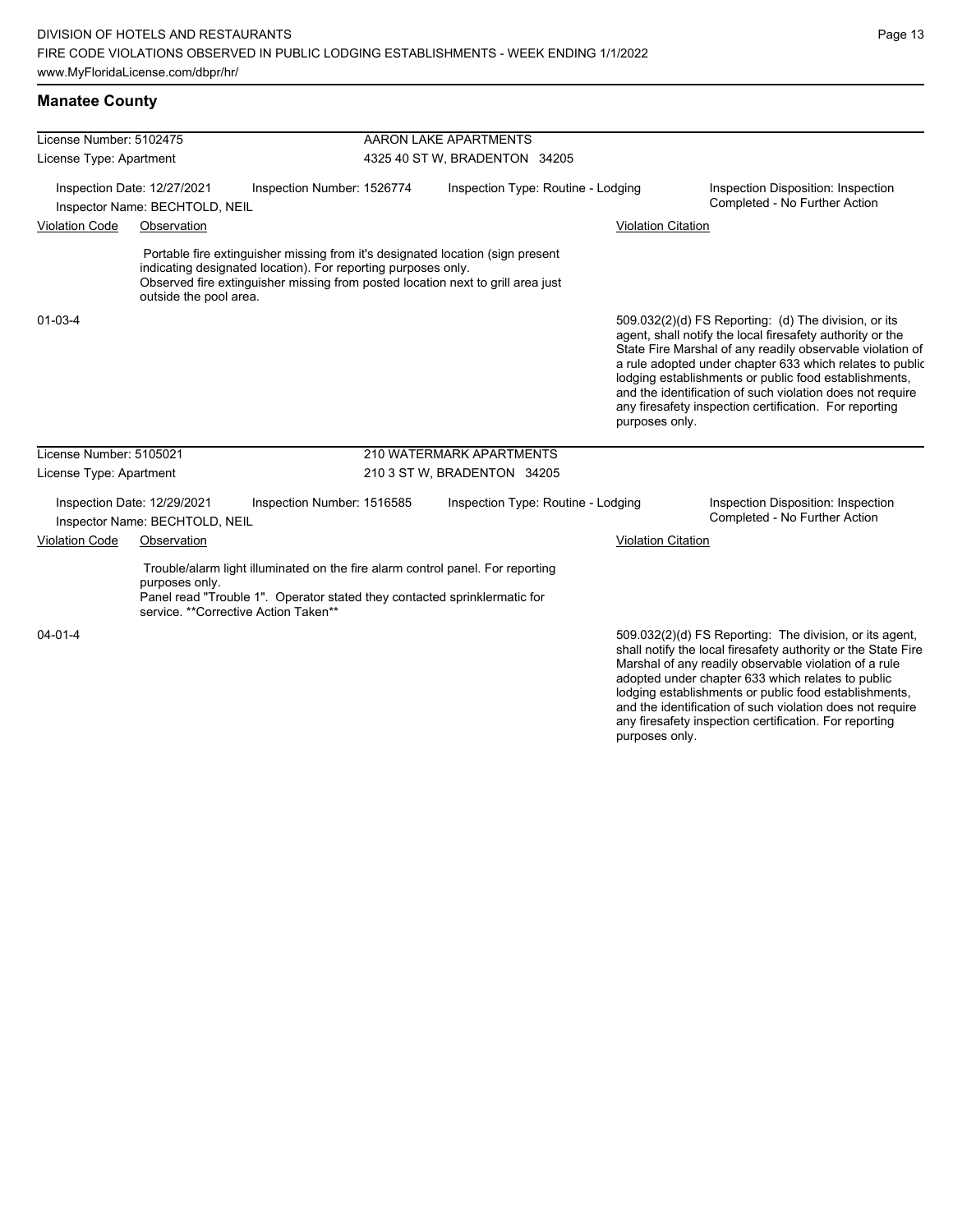any firesafety inspection certification. For reporting

purposes only.

## **Nassau County**

| License Number: 5500966                                         |                          |                                                                                                                     | <b>FRANKLIN'S APARTMENTS I</b>     |                           |                                                                                                                                                                                                                                                                                                                                                                  |  |  |
|-----------------------------------------------------------------|--------------------------|---------------------------------------------------------------------------------------------------------------------|------------------------------------|---------------------------|------------------------------------------------------------------------------------------------------------------------------------------------------------------------------------------------------------------------------------------------------------------------------------------------------------------------------------------------------------------|--|--|
| License Type: Apartment                                         |                          |                                                                                                                     | 27264 OHIO ST, HILLIARD 32046      |                           |                                                                                                                                                                                                                                                                                                                                                                  |  |  |
| Inspection Date: 12/29/2021<br>Inspector Name: ROZIER, TORRANCE |                          | Inspection Number: 1523153                                                                                          | Inspection Type: Routine - Lodging |                           | Inspection Disposition: Inspection<br>Completed - No Further Action                                                                                                                                                                                                                                                                                              |  |  |
| <b>Violation Code</b><br>Observation                            |                          |                                                                                                                     |                                    | <b>Violation Citation</b> |                                                                                                                                                                                                                                                                                                                                                                  |  |  |
|                                                                 | reporting purposes only. | Propane (LP gas) tank having a water capacity greater than 2.7 lbs. . For<br>Propane tank stored next to front door |                                    |                           |                                                                                                                                                                                                                                                                                                                                                                  |  |  |
| 02-08-4                                                         |                          |                                                                                                                     |                                    |                           | 509.032(2)(d) FS Reporting: (d) The division, or its<br>agent, shall notify the local firesafety authority or the<br>State Fire Marshal of any readily observable violation of<br>a rule adopted under chapter 633 which relates to public<br>lodging establishments or public food establishments,<br>and the identification of such violation does not require |  |  |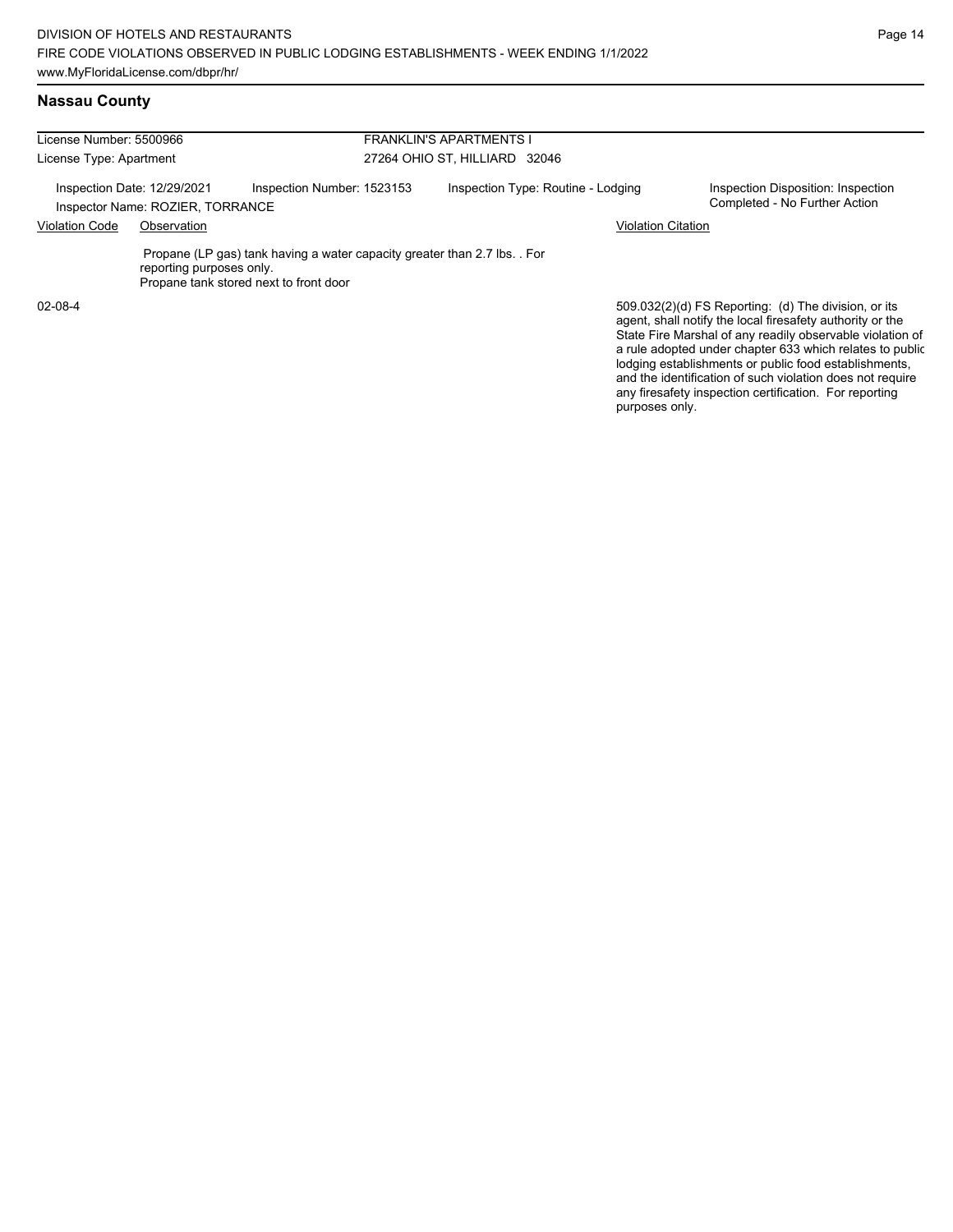#### **Okaloosa County**

| License Number: 5603333 |                                                                |                                                                                                                          | BAYMONT INN & SUITES                |                           |                                                                                                                                                                                                                                        |  |  |
|-------------------------|----------------------------------------------------------------|--------------------------------------------------------------------------------------------------------------------------|-------------------------------------|---------------------------|----------------------------------------------------------------------------------------------------------------------------------------------------------------------------------------------------------------------------------------|--|--|
| License Type: Motel     |                                                                |                                                                                                                          | 4040 S FERDON BLVD, CRESTVIEW 32536 |                           |                                                                                                                                                                                                                                        |  |  |
|                         | Inspection Date: 06/04/2021<br>Inspector Name: ADAMSON, ROBERT | Inspection Number: 1220432                                                                                               | Inspection Type: Complaint Full     |                           | Inspection Disposition: Administrative<br>complaint recommended                                                                                                                                                                        |  |  |
| <b>Violation Code</b>   | Observation                                                    |                                                                                                                          |                                     | <b>Violation Citation</b> |                                                                                                                                                                                                                                        |  |  |
|                         | ROOM 212.<br>PRIORITY REPORTING                                | OBSERVED: SMOKE DETECTOR/ALARM IN GUEST ROOM/UNIT DAMAGED<br>AS TO APPEAR TO BE INOPERABLE. FOR REPORTING PURPOSES ONLY. |                                     |                           |                                                                                                                                                                                                                                        |  |  |
| $04 - 03 - 4$           |                                                                |                                                                                                                          |                                     |                           | 509.032(2)(d) FS Reporting: The division, or its agent.<br>shall notify the local firesafety authority or the State Fire<br>Marshal of any readily observable violation of a rule<br>adopted under chapter 633 which relates to public |  |  |

adopted under chapter 633 which relates to public lodging establishments or public food establishments, and the identification of such violation does not require any firesafety inspection certification. For reporting purposes only.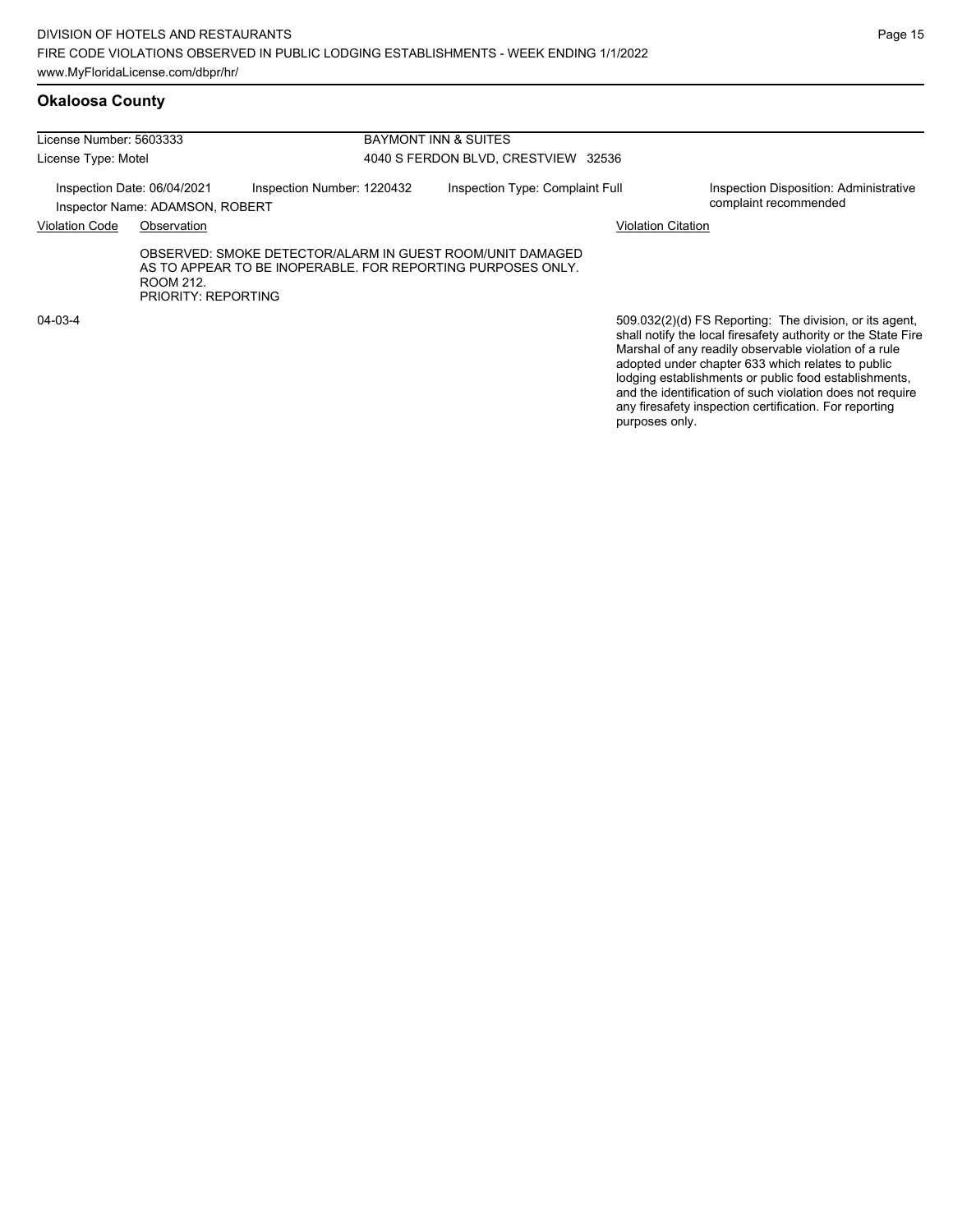# **Orange County**

| License Number: 5809119                                                                                |                                                             |                                             | EXTENDED STAYAMERICA #1613                |                                                                                  |                           |                                                                                                                                                                                                                                                                                                                                                                                                                                                                                                                                                                                                                                                                                                  |  |  |
|--------------------------------------------------------------------------------------------------------|-------------------------------------------------------------|---------------------------------------------|-------------------------------------------|----------------------------------------------------------------------------------|---------------------------|--------------------------------------------------------------------------------------------------------------------------------------------------------------------------------------------------------------------------------------------------------------------------------------------------------------------------------------------------------------------------------------------------------------------------------------------------------------------------------------------------------------------------------------------------------------------------------------------------------------------------------------------------------------------------------------------------|--|--|
| License Type: Hotel                                                                                    |                                                             |                                             | 5620 MAJOR BLVD, ORLANDO 32819            |                                                                                  |                           |                                                                                                                                                                                                                                                                                                                                                                                                                                                                                                                                                                                                                                                                                                  |  |  |
| Inspection Date: 12/29/2021<br>Inspector Name: KOSTELNY, ROGER<br><b>Violation Code</b><br>Observation |                                                             | Inspection Number: 1160094                  |                                           | Inspection Type: Routine - Lodging                                               |                           | Inspection Disposition: Inspection<br>Completed - No Further Action<br><b>Violation Citation</b>                                                                                                                                                                                                                                                                                                                                                                                                                                                                                                                                                                                                 |  |  |
|                                                                                                        | purposes only.                                              | FL 094905 and FL 094906 both expired 8/9/21 |                                           | Boiler certificate or insurance inspector's boiler report expired. For reporting |                           |                                                                                                                                                                                                                                                                                                                                                                                                                                                                                                                                                                                                                                                                                                  |  |  |
| $08 - 01 - 4$                                                                                          |                                                             |                                             |                                           |                                                                                  |                           | 61C-1.004(10) FAC and 509.032(2)(d) FS Reporting:<br>61C-1.004(10) The insurance inspector's boiler report is<br>required annually for power boilers and high<br>pressure/high temperature boilers and biannually for low<br>pressure steam or vapor heating boilers. 509.032(2)(d)<br>The division, or its agent, shall notify the local firesafety<br>authority or the State Fire Marshal of any readily<br>observable violation of a rule adopted under chapter 63.<br>which relates to public lodging establishments or public<br>food establishments, and the identification of such<br>violation does not require any firesafety inspection<br>certification. For reporting purposes only. |  |  |
| License Number: 5811228                                                                                |                                                             |                                             |                                           | SANCTUARY AT EAGLE CREEK APARTMENTS                                              |                           |                                                                                                                                                                                                                                                                                                                                                                                                                                                                                                                                                                                                                                                                                                  |  |  |
| License Type: Apartment                                                                                |                                                             |                                             | 9800 SANCTUARY APPROACH RD, ORLANDO 32832 |                                                                                  |                           |                                                                                                                                                                                                                                                                                                                                                                                                                                                                                                                                                                                                                                                                                                  |  |  |
|                                                                                                        | Inspection Date: 12/28/2021<br>Inspector Name: ALVIS, DAVID | Inspection Number: 1526038                  |                                           | Inspection Type: Routine - Lodging                                               |                           | Inspection Disposition: Inspection<br>Completed - No Further Action                                                                                                                                                                                                                                                                                                                                                                                                                                                                                                                                                                                                                              |  |  |
| <b>Violation Code</b>                                                                                  | Observation                                                 |                                             |                                           |                                                                                  | <b>Violation Citation</b> |                                                                                                                                                                                                                                                                                                                                                                                                                                                                                                                                                                                                                                                                                                  |  |  |
|                                                                                                        | purposes only.                                              |                                             |                                           | Trouble/alarm light illuminated on the fire alarm control panel. For reporting   |                           |                                                                                                                                                                                                                                                                                                                                                                                                                                                                                                                                                                                                                                                                                                  |  |  |
| $04 - 01 - 4$                                                                                          |                                                             |                                             |                                           |                                                                                  | purposes only.            | 509.032(2)(d) FS Reporting: The division, or its agent,<br>shall notify the local firesafety authority or the State Fire<br>Marshal of any readily observable violation of a rule<br>adopted under chapter 633 which relates to public<br>lodging establishments or public food establishments,<br>and the identification of such violation does not require<br>any firesafety inspection certification. For reporting                                                                                                                                                                                                                                                                           |  |  |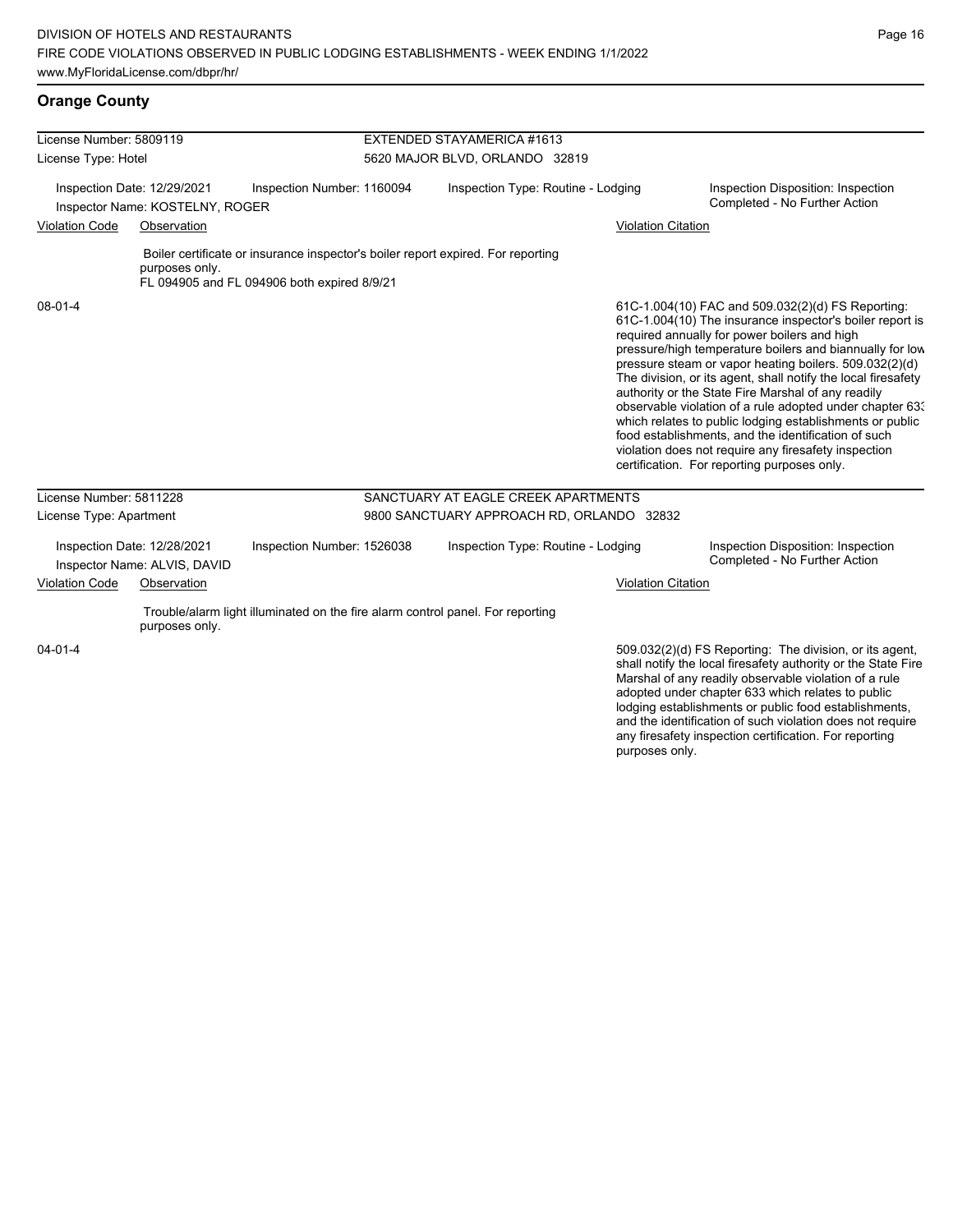#### **Osceola County**

| License Number: 5914876                                                                  |             | VACATION VILLAGE AT PARKWAY OWNER'S ASSOCIATION INC<br>2949 ARABIAN NIGHTS BLVD, KISSIMMEE 34747 |                                 |                                                                                       |                                           |                                                                                                                                                               |
|------------------------------------------------------------------------------------------|-------------|--------------------------------------------------------------------------------------------------|---------------------------------|---------------------------------------------------------------------------------------|-------------------------------------------|---------------------------------------------------------------------------------------------------------------------------------------------------------------|
| License Type: Vacation Rental - Condo                                                    |             |                                                                                                  |                                 |                                                                                       |                                           |                                                                                                                                                               |
| Inspection Date: 12/27/2021<br>Inspection Number: 1089413<br>Inspector Name: IRVEN, RYAN |             |                                                                                                  | Inspection Type: Complaint Full |                                                                                       | Inspection Disposition: Warning<br>Issued |                                                                                                                                                               |
| <b>Violation Code</b>                                                                    | Observation |                                                                                                  |                                 |                                                                                       | <b>Violation Citation</b>                 |                                                                                                                                                               |
|                                                                                          |             | purposes only. Building 20 has 8 boilers and no boiler certificate.                              |                                 | No boiler certificate or insurance inspector's boiler report available. For reporting |                                           |                                                                                                                                                               |
| 08-03-4                                                                                  |             |                                                                                                  |                                 |                                                                                       |                                           | 61C-1.004(10) FAC and 509.032(2)(d) FS Reporting:<br>61C-1.004(10) The insurance inspector's boiler report is<br>required annually for power boilers and high |

pressure/high temperature boilers and biannually for low pressure steam or vapor heating boilers. 509.032(2)(d) The division, or its agent, shall notify the local firesafety authority or the State Fire Marshal of any readily observable violation of a rule adopted under chapter 633 which relates to public lodging establishments or public food establishments, and the identification of such violation does not require any firesafety inspection certification. For reporting purposes only.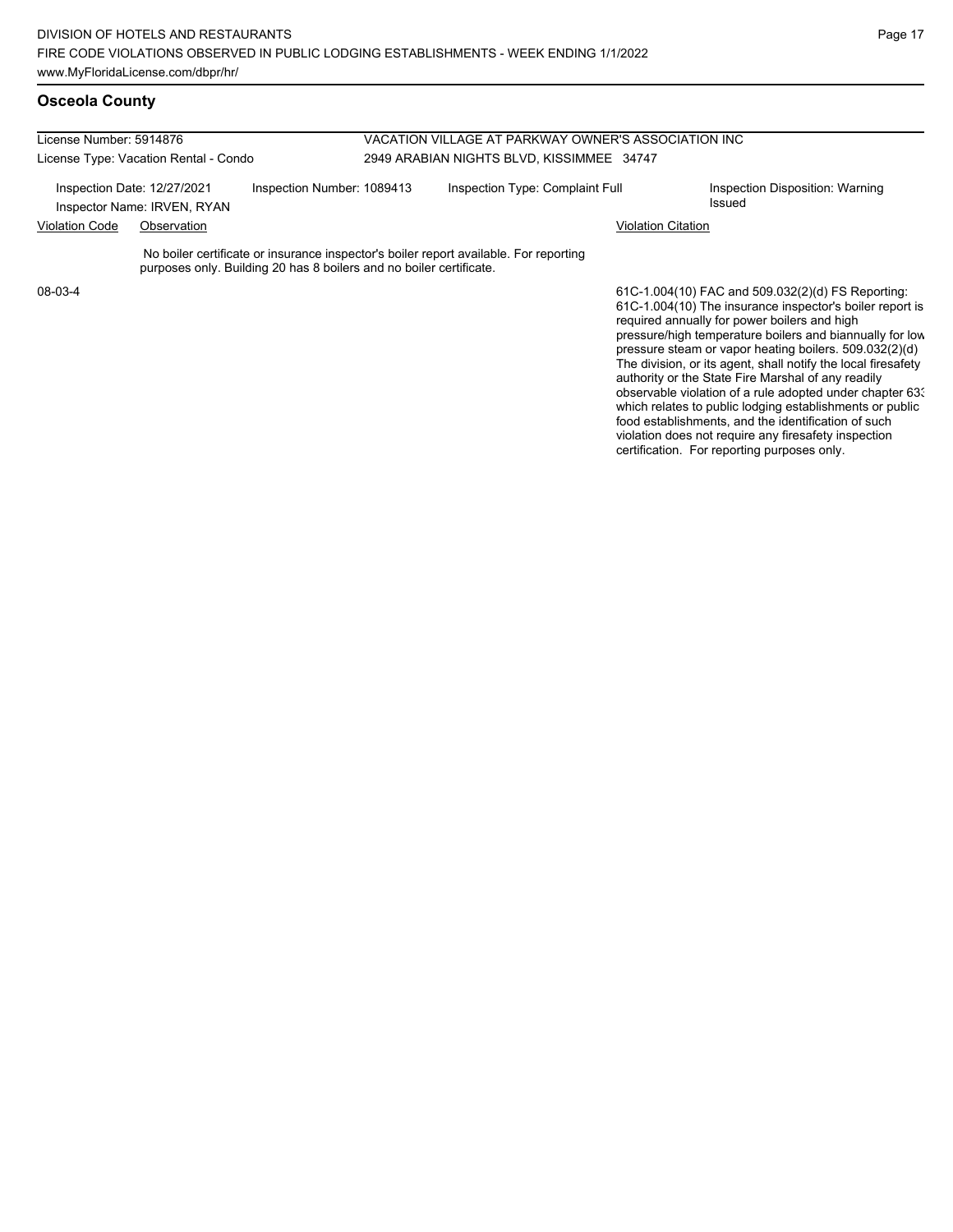## **Palm Beach County**

| License Number: 6014102<br>License Type: Apartment                                           |                                                                   |                                                                                                                                                      | <b>PALM GARDENS</b>            |                                                                                     |                                                                     |                                                                                                                                                                                                                                                                                                                                                                                                                        |
|----------------------------------------------------------------------------------------------|-------------------------------------------------------------------|------------------------------------------------------------------------------------------------------------------------------------------------------|--------------------------------|-------------------------------------------------------------------------------------|---------------------------------------------------------------------|------------------------------------------------------------------------------------------------------------------------------------------------------------------------------------------------------------------------------------------------------------------------------------------------------------------------------------------------------------------------------------------------------------------------|
|                                                                                              |                                                                   |                                                                                                                                                      | 1710 4 AVE N, LAKE WORTH 33460 |                                                                                     |                                                                     |                                                                                                                                                                                                                                                                                                                                                                                                                        |
| Inspection Date: 12/27/2021<br>Inspection Number: 1518687<br>Inspector Name: SINGH, GAJENDRA |                                                                   | Inspection Type: Routine - Lodging                                                                                                                   |                                |                                                                                     | Inspection Disposition: Inspection<br>Completed - No Further Action |                                                                                                                                                                                                                                                                                                                                                                                                                        |
| <b>Violation Code</b>                                                                        | Observation                                                       |                                                                                                                                                      |                                |                                                                                     | <b>Violation Citation</b>                                           |                                                                                                                                                                                                                                                                                                                                                                                                                        |
|                                                                                              |                                                                   | Trouble/alarm light illuminated on the fire alarm control panel. For reporting<br>purposes only. Building 3 fire panel trouble light on and beeping. |                                |                                                                                     |                                                                     |                                                                                                                                                                                                                                                                                                                                                                                                                        |
| $04 - 01 - 4$                                                                                |                                                                   |                                                                                                                                                      |                                |                                                                                     | purposes only.                                                      | 509.032(2)(d) FS Reporting: The division, or its agent,<br>shall notify the local firesafety authority or the State Fire<br>Marshal of any readily observable violation of a rule<br>adopted under chapter 633 which relates to public<br>lodging establishments or public food establishments,<br>and the identification of such violation does not require<br>any firesafety inspection certification. For reporting |
| License Number: 6002759                                                                      |                                                                   |                                                                                                                                                      |                                | CONGRESS MOTEL AND APARTMENTS                                                       |                                                                     |                                                                                                                                                                                                                                                                                                                                                                                                                        |
| License Type: Motel                                                                          |                                                                   |                                                                                                                                                      |                                | 4787 S CONGRESS AVE, LAKE WORTH 33461                                               |                                                                     |                                                                                                                                                                                                                                                                                                                                                                                                                        |
|                                                                                              | Inspection Date: 12/29/2021<br>Inspector Name: MONTILLA, NATHALIE | Inspection Number: 1219131                                                                                                                           |                                | Inspection Type: Routine - Lodging                                                  |                                                                     | Inspection Disposition: Call Back -<br>Extension given, pending                                                                                                                                                                                                                                                                                                                                                        |
| <b>Violation Code</b>                                                                        | Observation                                                       |                                                                                                                                                      | <b>Violation Citation</b>      |                                                                                     |                                                                     |                                                                                                                                                                                                                                                                                                                                                                                                                        |
|                                                                                              | Extended** - From follow-                                         | extinguisher is in need of recharge. For reporting purposes only.<br>Between room 11 and 10 - From follow-up inspection 2021-11-29: **Time           |                                | - From initial inspection : Portable fire extinguisher pressure gauge indicates the |                                                                     |                                                                                                                                                                                                                                                                                                                                                                                                                        |
| $01 - 02 - 4$                                                                                |                                                                   |                                                                                                                                                      |                                |                                                                                     |                                                                     | 509.032(2)(d) FS Reporting: (d) The division, or its<br>agent, shall notify the local firesafety authority or the<br>State Fire Marshal of any readily observable violation of                                                                                                                                                                                                                                         |

State Fire Marshal of any readily observable violation of a rule adopted under chapter 633 which relates to public lodging establishments or public food establishments, and the identification of such violation does not require any firesafety inspection certification. For reporting purposes only.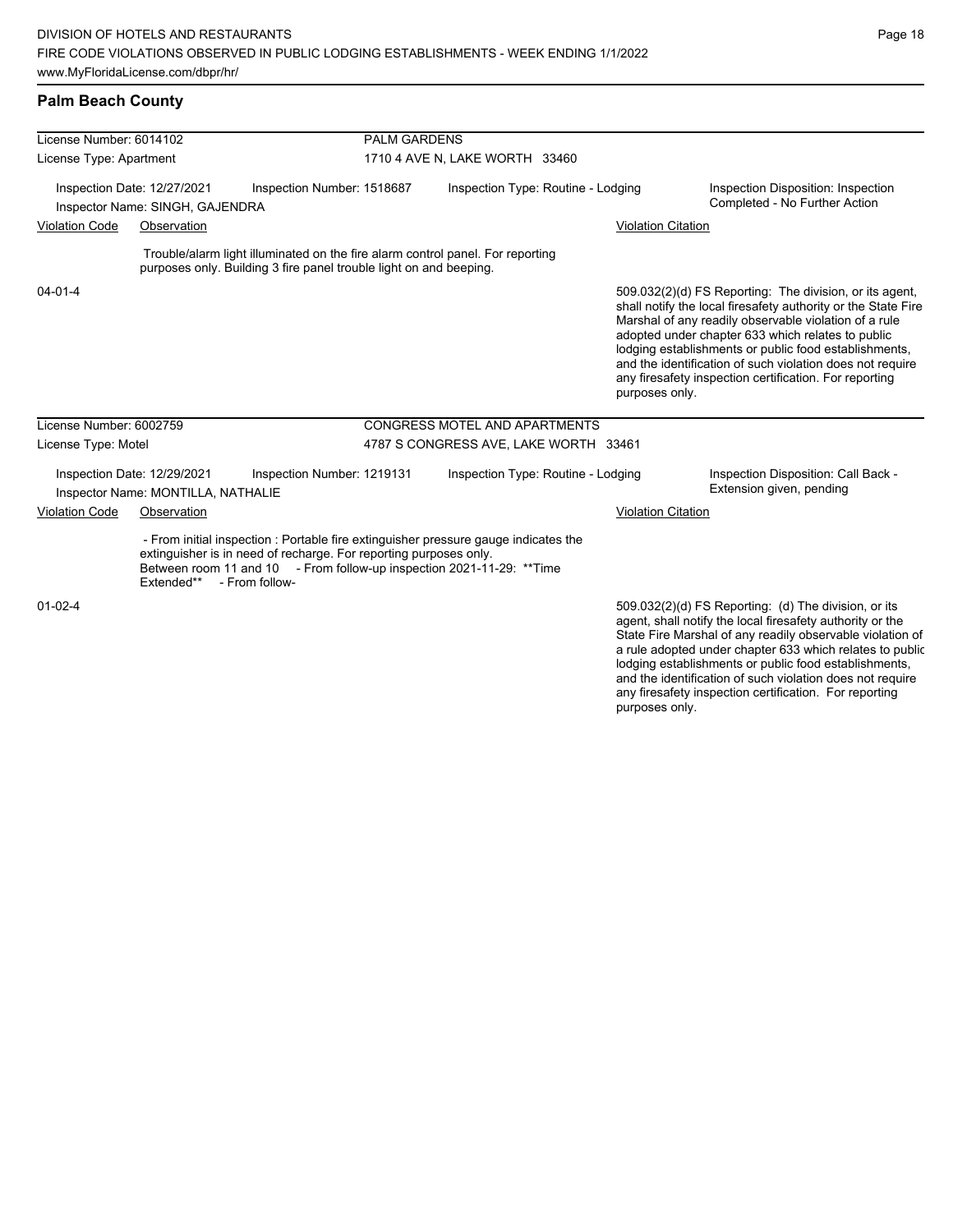| License Number: 6100857 |                                                                |                                                                                                                                                                  | <b>QUALITY INN &amp; SUITES NEW PORT RICHEY</b> |                           |                                                                                                                                                                                                                                                                                                                                                                                                                            |
|-------------------------|----------------------------------------------------------------|------------------------------------------------------------------------------------------------------------------------------------------------------------------|-------------------------------------------------|---------------------------|----------------------------------------------------------------------------------------------------------------------------------------------------------------------------------------------------------------------------------------------------------------------------------------------------------------------------------------------------------------------------------------------------------------------------|
| License Type: Hotel     |                                                                |                                                                                                                                                                  | 5316 US 19, NEW PORT RICHEY 34652               |                           |                                                                                                                                                                                                                                                                                                                                                                                                                            |
|                         | Inspection Date: 12/28/2021<br>Inspector Name: BENEDICT, TRACY | Inspection Number: 1160728                                                                                                                                       | Inspection Type: Routine - Lodging              |                           | Inspection Disposition: Inspection<br>Completed - No Further Action                                                                                                                                                                                                                                                                                                                                                        |
| <b>Violation Code</b>   | Observation                                                    |                                                                                                                                                                  |                                                 | <b>Violation Citation</b> |                                                                                                                                                                                                                                                                                                                                                                                                                            |
|                         | purposes only.                                                 | Trouble/alarm light illuminated on the fire alarm control panel. For reporting                                                                                   |                                                 |                           |                                                                                                                                                                                                                                                                                                                                                                                                                            |
| $04 - 01 - 4$           |                                                                |                                                                                                                                                                  |                                                 | purposes only.            | 509.032(2)(d) FS Reporting: The division, or its agent,<br>shall notify the local firesafety authority or the State Fire<br>Marshal of any readily observable violation of a rule<br>adopted under chapter 633 which relates to public<br>lodging establishments or public food establishments,<br>and the identification of such violation does not require<br>any firesafety inspection certification. For reporting     |
| $07-04-4$               |                                                                |                                                                                                                                                                  |                                                 | purposes only.            | 509.032(2)(d) FS Reporting: (d) The division, or its<br>agent, shall notify the local firesafety authority or the<br>State Fire Marshal of any readily observable violation of<br>a rule adopted under chapter 633 which relates to public<br>lodging establishments or public food establishments,<br>and the identification of such violation does not require<br>any firesafety inspection certification. For reporting |
| License Number: 6101339 |                                                                | <b>RIVER SIDE INN</b>                                                                                                                                            |                                                 |                           |                                                                                                                                                                                                                                                                                                                                                                                                                            |
| License Type: Motel     |                                                                |                                                                                                                                                                  | 7631 US HWY 19, NEW PORT RICHEY 346521249       |                           |                                                                                                                                                                                                                                                                                                                                                                                                                            |
|                         | Inspection Date: 12/28/2021<br>Inspector Name: BENEDICT, TRACY | Inspection Number: 1218754                                                                                                                                       | Inspection Type: Routine - Lodging              |                           | Inspection Disposition: Inspection<br>Completed - No Further Action                                                                                                                                                                                                                                                                                                                                                        |
| <b>Violation Code</b>   | Observation                                                    |                                                                                                                                                                  |                                                 | <b>Violation Citation</b> |                                                                                                                                                                                                                                                                                                                                                                                                                            |
|                         | purposes only.<br>on either detector                           | Hearing-impaired smoke detector is not functioning when tested. For reporting<br>They have two hearing impaired smoke detectors, the strobe light does not flash |                                                 |                           |                                                                                                                                                                                                                                                                                                                                                                                                                            |
| 05-02-5                 |                                                                |                                                                                                                                                                  |                                                 |                           | 509.032(2)(d) FS Reporting: The division, or its agent,<br>shall notify the local firesafety authority or the State Fire<br>Marshal of any readily observable violation of a rule<br>adopted under chapter 633 which relates to public<br>lodging establishments or public food establishments,<br>and the identification of such violation does not require<br>any firesafety inspection certification. For reporting     |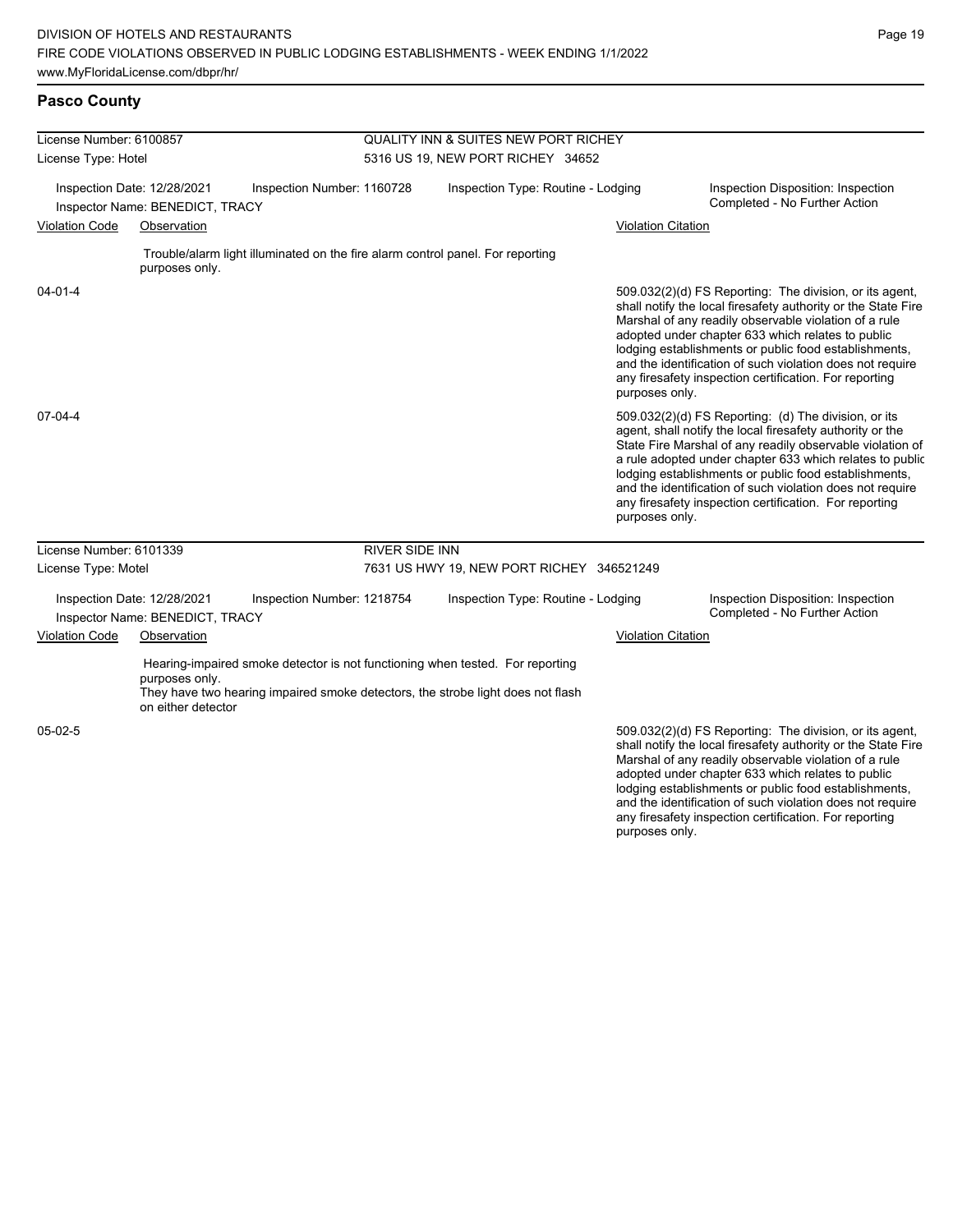#### **Santa Rosa County**

| License Number: 6701306                                        |                |                                                                                  | SPRINGHILL SUITES BY MARRIOTT NAVARRE BEACH |                                                                                                                                                                                                                           |  |  |  |
|----------------------------------------------------------------|----------------|----------------------------------------------------------------------------------|---------------------------------------------|---------------------------------------------------------------------------------------------------------------------------------------------------------------------------------------------------------------------------|--|--|--|
| License Type: Hotel                                            |                |                                                                                  | 8375 GULF BLVD, NAVARRE BEACH 32566         |                                                                                                                                                                                                                           |  |  |  |
| Inspection Date: 12/28/2021<br>Inspector Name: ADAMSON, ROBERT |                | Inspection Number: 1161552                                                       | Inspection Type: Routine - Lodging          | Inspection Disposition: Warning<br>Issued                                                                                                                                                                                 |  |  |  |
| <b>Violation Code</b><br>Observation                           |                | Violation Citation                                                               |                                             |                                                                                                                                                                                                                           |  |  |  |
|                                                                | purposes only. | Boiler certificate or insurance inspector's boiler report expired. For reporting |                                             |                                                                                                                                                                                                                           |  |  |  |
| $08 - 01 - 4$                                                  |                |                                                                                  |                                             | 61C-1.004(10) FAC and 509.032(2)(d) FS Reporting:<br>61C-1.004(10) The insurance inspector's boiler report is<br>required annually for power boilers and high<br>pressure/high temperature boilers and biannually for low |  |  |  |

pressure steam or vapor heating boilers. 509.032(2)(d) The division, or its agent, shall notify the local firesafety authority or the State Fire Marshal of any readily observable violation of a rule adopted under chapter 633 which relates to public lodging establishments or public food establishments, and the identification of such violation does not require any firesafety inspection certification. For reporting purposes only.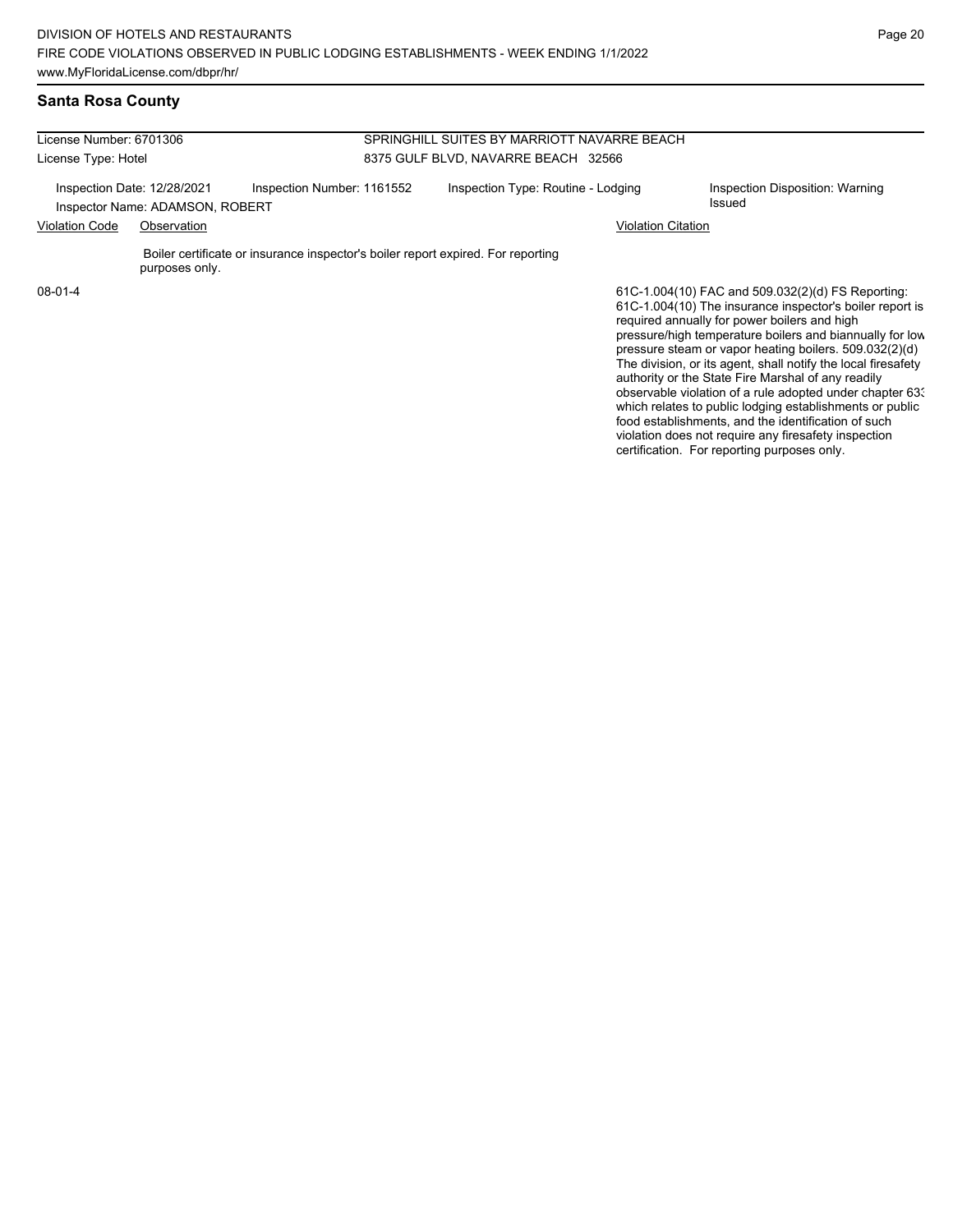# **Volusia County**

| License Number: 7406510     |                                                                               |                                                                                            | FAIRFIELD INN & SUITES DAYTONA BEACH SPEEDWAY/AIRPORT                                                          |                                                                                                                                                                                                                                                            |                                                                                                                                                                                                                                                                                                                                                                                                                                                                                                                                                                                                                                                                                                                                                                                                                                                                   |  |  |  |
|-----------------------------|-------------------------------------------------------------------------------|--------------------------------------------------------------------------------------------|----------------------------------------------------------------------------------------------------------------|------------------------------------------------------------------------------------------------------------------------------------------------------------------------------------------------------------------------------------------------------------|-------------------------------------------------------------------------------------------------------------------------------------------------------------------------------------------------------------------------------------------------------------------------------------------------------------------------------------------------------------------------------------------------------------------------------------------------------------------------------------------------------------------------------------------------------------------------------------------------------------------------------------------------------------------------------------------------------------------------------------------------------------------------------------------------------------------------------------------------------------------|--|--|--|
| License Type: Hotel         |                                                                               |                                                                                            | 1820 CHECKERED FLAG BLVD, DAYTONA BEACH 32114                                                                  |                                                                                                                                                                                                                                                            |                                                                                                                                                                                                                                                                                                                                                                                                                                                                                                                                                                                                                                                                                                                                                                                                                                                                   |  |  |  |
| Inspection Date: 12/28/2021 |                                                                               |                                                                                            | Inspection Type: Routine - Lodging                                                                             |                                                                                                                                                                                                                                                            | Inspection Disposition: Warning<br>Issued                                                                                                                                                                                                                                                                                                                                                                                                                                                                                                                                                                                                                                                                                                                                                                                                                         |  |  |  |
| Observation                 |                                                                               |                                                                                            |                                                                                                                | <b>Violation Citation</b>                                                                                                                                                                                                                                  |                                                                                                                                                                                                                                                                                                                                                                                                                                                                                                                                                                                                                                                                                                                                                                                                                                                                   |  |  |  |
|                             |                                                                               |                                                                                            |                                                                                                                |                                                                                                                                                                                                                                                            |                                                                                                                                                                                                                                                                                                                                                                                                                                                                                                                                                                                                                                                                                                                                                                                                                                                                   |  |  |  |
|                             |                                                                               |                                                                                            |                                                                                                                | purposes only.                                                                                                                                                                                                                                             | 509.032(2)(d) FS Reporting: The division, or its agent,<br>shall notify the local firesafety authority or the State Fire<br>Marshal of any readily observable violation of a rule<br>adopted under chapter 633 which relates to public<br>lodging establishments or public food establishments,<br>and the identification of such violation does not require<br>any firesafety inspection certification. For reporting                                                                                                                                                                                                                                                                                                                                                                                                                                            |  |  |  |
|                             |                                                                               |                                                                                            |                                                                                                                |                                                                                                                                                                                                                                                            |                                                                                                                                                                                                                                                                                                                                                                                                                                                                                                                                                                                                                                                                                                                                                                                                                                                                   |  |  |  |
|                             |                                                                               |                                                                                            |                                                                                                                |                                                                                                                                                                                                                                                            |                                                                                                                                                                                                                                                                                                                                                                                                                                                                                                                                                                                                                                                                                                                                                                                                                                                                   |  |  |  |
|                             |                                                                               |                                                                                            |                                                                                                                |                                                                                                                                                                                                                                                            | Inspection Disposition: Warning<br>Issued                                                                                                                                                                                                                                                                                                                                                                                                                                                                                                                                                                                                                                                                                                                                                                                                                         |  |  |  |
| Observation                 |                                                                               |                                                                                            |                                                                                                                | Violation Citation                                                                                                                                                                                                                                         |                                                                                                                                                                                                                                                                                                                                                                                                                                                                                                                                                                                                                                                                                                                                                                                                                                                                   |  |  |  |
|                             |                                                                               |                                                                                            |                                                                                                                |                                                                                                                                                                                                                                                            |                                                                                                                                                                                                                                                                                                                                                                                                                                                                                                                                                                                                                                                                                                                                                                                                                                                                   |  |  |  |
|                             |                                                                               |                                                                                            |                                                                                                                |                                                                                                                                                                                                                                                            |                                                                                                                                                                                                                                                                                                                                                                                                                                                                                                                                                                                                                                                                                                                                                                                                                                                                   |  |  |  |
|                             |                                                                               |                                                                                            |                                                                                                                | purposes only.                                                                                                                                                                                                                                             | 509.032(2)(d) FS Reporting: (d) The division, or its<br>agent, shall notify the local firesafety authority or the<br>State Fire Marshal of any readily observable violation of<br>a rule adopted under chapter 633 which relates to public<br>lodging establishments or public food establishments,<br>and the identification of such violation does not require<br>any firesafety inspection certification. For reporting                                                                                                                                                                                                                                                                                                                                                                                                                                        |  |  |  |
|                             |                                                                               |                                                                                            |                                                                                                                |                                                                                                                                                                                                                                                            | 509.215(1) and (2) and 509.032(2)(d) FS Reporting:<br>509.215(1) Each guest room shall be equipped with an<br>approved listed single-station smoke detector meeting<br>the minimum requirements of NFPA-74 Standards for<br>the Installation, Maintenance and Use of Household Fire<br>Warning Equipment. (2) The building has smoke<br>detectors in each guest room individually annunciating<br>to a panel at a supervised location. 509.032(2)(d) The<br>division, or its agent, shall notify the local firesafety<br>authority or the State Fire Marshal of any readily<br>observable violation of a rule adopted under chapter 633<br>which relates to public lodging establishments or public<br>food establishments, and the identification of such<br>violation does not require any firesafety inspection<br>certification. For reporting purposes only. |  |  |  |
|                             | License Number: 7400868<br>License Type: Motel<br>Inspection Date: 12/27/2021 | Inspector Name: THORNCROFT, ROBERT<br>Inspector Name: WOOD, JUSTIN<br>Unit 10, box on wall | Inspection Number: 1160548<br>purposes only. Duct detector shut down relay RTU 1<br>Inspection Number: 1217719 | Trouble/alarm light illuminated on the fire alarm control panel. For reporting<br><b>CAMELLIA MOTEL</b><br>Portable fire extinguisher missing from it's designated location (sign present<br>indicating designated location). For reporting purposes only. | 1055 N ATLANTIC AVE, DAYTONA BEACH 32118<br>Inspection Type: Routine - Lodging                                                                                                                                                                                                                                                                                                                                                                                                                                                                                                                                                                                                                                                                                                                                                                                    |  |  |  |